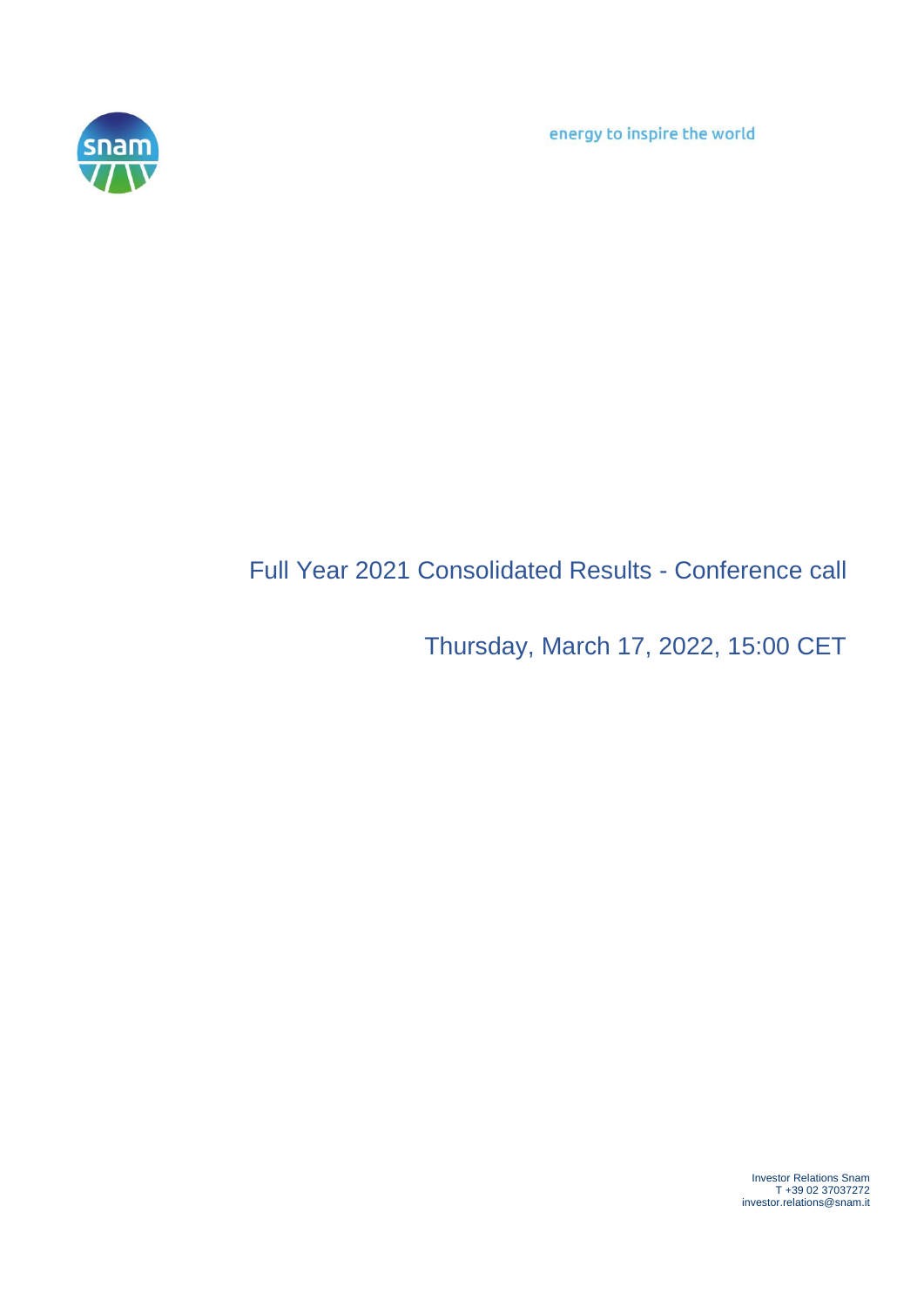

### MODERATORS: MARCO ALVERÀ, CHIEF EXECUTIVE OFFICER ALESSANDRA PASINI, CHIEF FINANCIAL OFFICER AND CHIEF INTERNATIONAL & BUSINESS DEVELOPMENT OFFICER

## OPERATOR: Good afternoon. This is the Chorus Call conference operator. Welcome, and thank you for joining the Snam Full Year 2021 Consolidated Results Conference Call. As a reminder, all participants are in listen-only mode. After the presentation, there will be an opportunity to ask questions. Should anyone need assistance during the conference call, they may signal an operator by pressing "\*" and "0" on their telephone.

At this time, I would like to turn the conference over to Mr. Marco Alverà, CEO of Snam. Please go ahead, sir.

MARCO ALVERÀ: Thank you very much. Ladies and gentlemen, good afternoon, and welcome to Snam's full year 2021 results presentation. The crisis in Ukraine is having a profound impact on energy markets, particularly in the gas market. And we've seen supply security concerns, making what was already a tight situation with very high prices, even worse. And the previous prices were driven more by increasing demand from Asia for LNG, and the situation in Ukraine has made prices even more volatile.

> The gas flows are currently uninterrupted, and our team is in constant contact with the Ukrainian dispatching center to monitor the situation. Given Russia's importance in the European gas market, policymakers across Europe are focused on supply security and diversification. And I'm encouraged by the level of cooperation between companies and between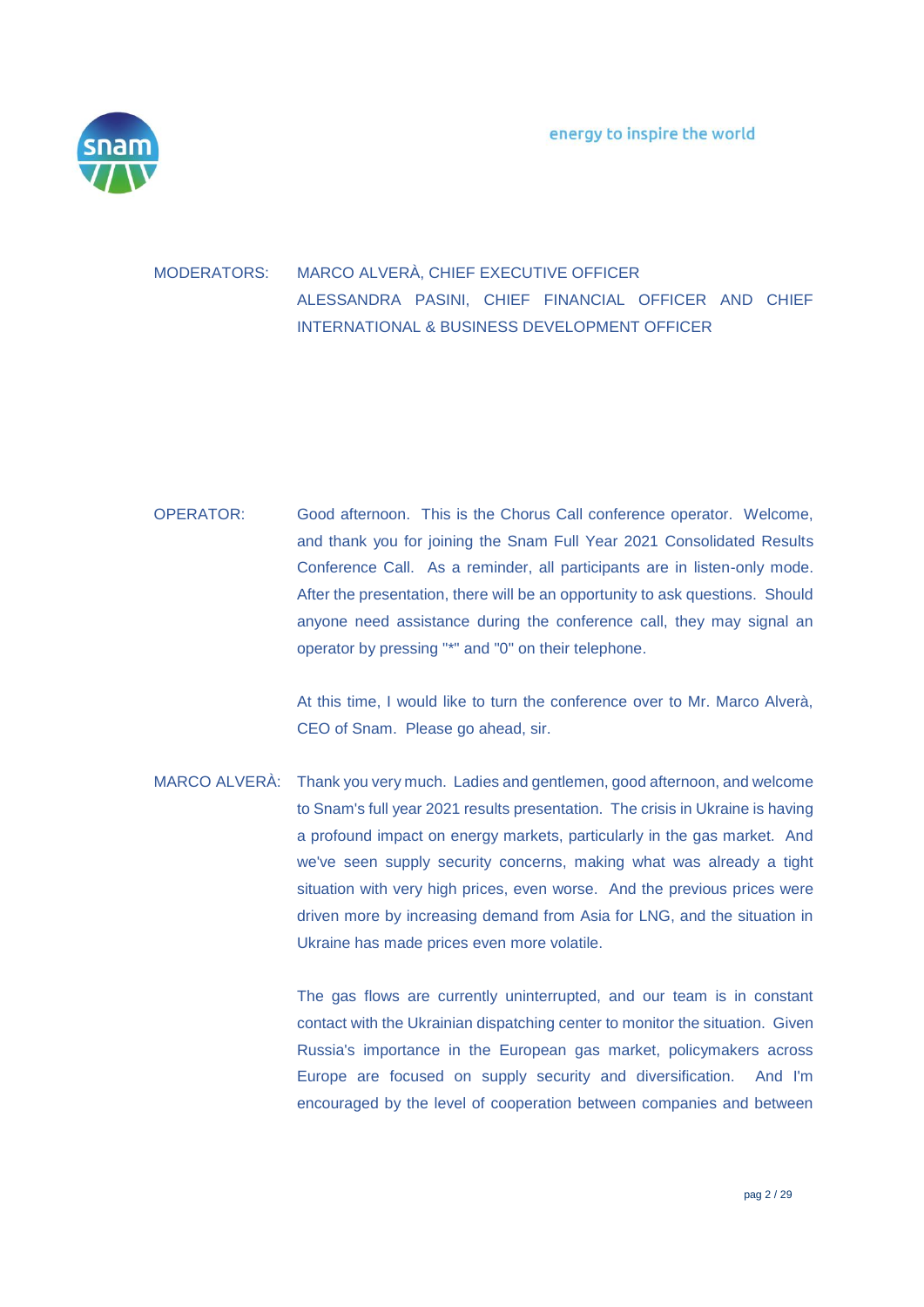

member states and with the commission that I'm seeing in these difficult weeks.

Storage is at the center of the European strategy with member tasked being tasked with mandating that 90% of storage capacity is filled ahead of the next winter. In a deeply backward dated market like we're seeing, it is an economical for shippers to store gas today. And so, we're in discussion with the EU and national policymakers to think about the right instruments that are required to make sure the storages are filled. There is also a renewed focus on supply diversification, maximizing pipeline imports from the south and particularly additional LNG. With spare re-gas capacity that's mainly focused in the Iberian Peninsula and in Northwest Europe, maximizing recourse to LNG means overcoming bottlenecks with new hydrogen ready infrastructure and with new interconnections.

In the long term, accelerating the deployment of biomethane and hydrogen will further reduce reliance on imported gas, while progressively decarbonizing energy consumption. The EU has proposed raising biomethane to 35 billion cubic meter target per year, doubling what was previously the Fit for 55 target, and the new hydrogen target is now for over 70 billion cubic meters of gas equivalent with half of that being imported into Europe through what is called a Mediterranean Green Hydrogen partnership.

Snam does not have direct assets or presence in neither Russia nor the Ukraine, and our regulation, as you know, largely protects us from volume and credit risk. We're studying projects to increase Italian and European supply security at the same time trying to find ways to mitigate the prices. Our assets will play a key role in enabling greater gas and in the future, hydrogen flows from North Africa into Europe. Italy has significant reverse flow potential into Germany and Central Europe through Switzerland and/or Austria. We're also seeking to acquire fast and flexible FSRU capacity for Italy under a regulated framework.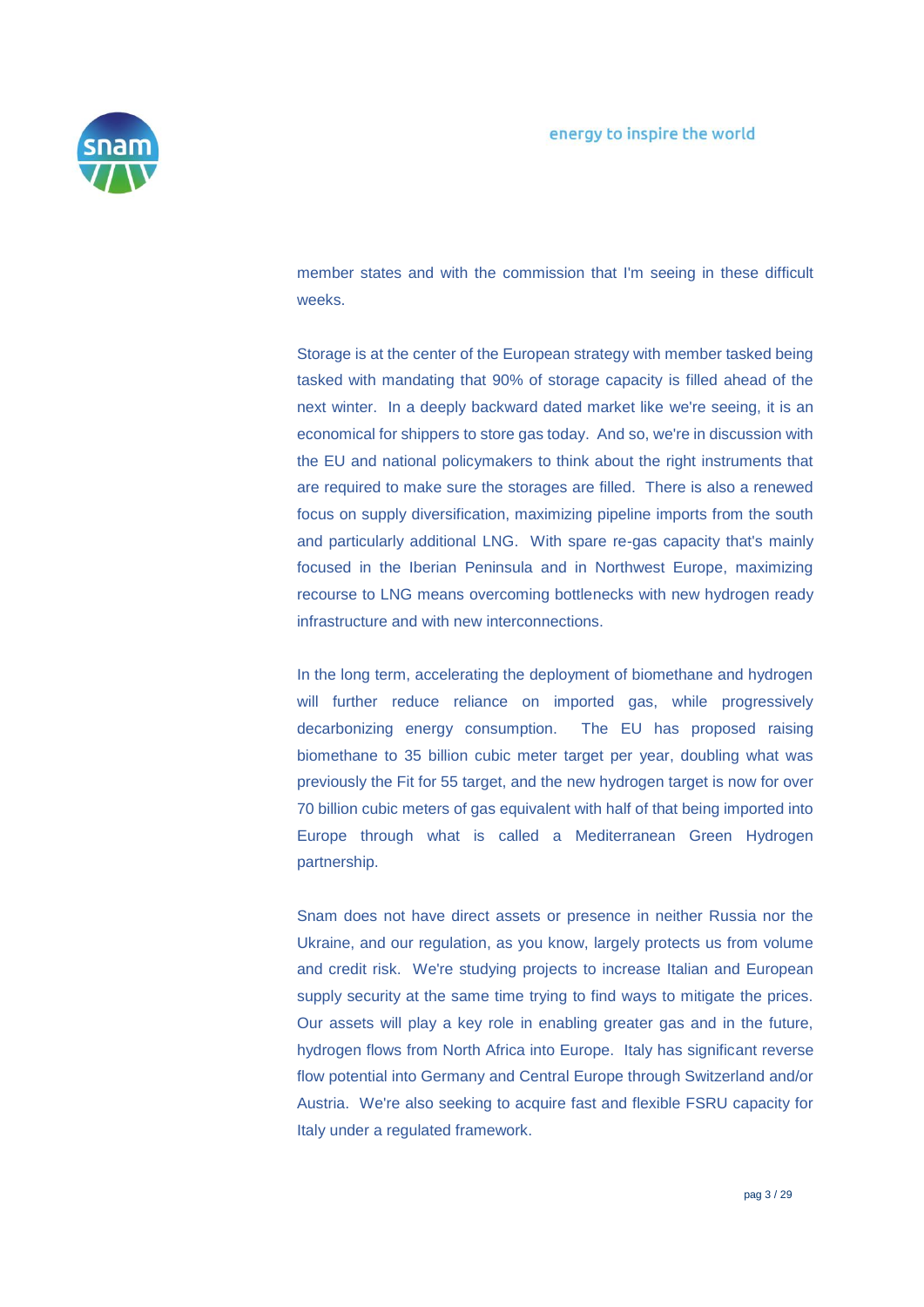

Given the ample re-gas capacity in Iberia, we're studying with our partners, all options to debottleneck this capacity through the MIDCAT project in France that we've been advocating for a number of years. In the absence of real and fast progress on MIDCAT, we're also in the pre-feasibility stage for a new offshore pipeline from Spain to Italy. In the very near term, we're organizing a virtual pipeline with a system of small vessels to transport LNG from Spain to Panigaglia, where only smaller ships can offload LNG.

Looking more closely at the Italian context, Snam has historically been mandated with a responsibility to guarantee the adequacy of the gas system and verifying that it has enough spare import capacity to cope with the interruption for whatever reason of the largest import source. In general, Italy has a relatively strong position, also thanks to the pipeline, which increased supply diversification and our ample storage capacity and storage levels that are more than 10 percentage points higher than the rest of Europe in 2021.

2021 was a bumper year for gas demand, which was up 7% due to a rebound in industrial production and a slightly colder weather. Russian gas from Tarvisio accounted for 38% of supply or around 30 billion cubic meters. In the table, on this page, we summarize the potential spare capacity of all the entry points into Italy, this adds up to around 30 billion cubic meters. However, in a tight market, the main issue is the commodity. And Europe will need joint purchasing and joint storage to cope with this challenge in the most efficient manner.

Additional leeway and flexibility could come from new facilities as I mentioned, that can be brought on stream in 12 to 18 months, such as new floating re-gasifiers or in the longer term, increasing TAP's capacity, the capacity of TAP by up to 10 bcm. When looking at the production side, it is clearly important to maximize domestic production wherever possible and to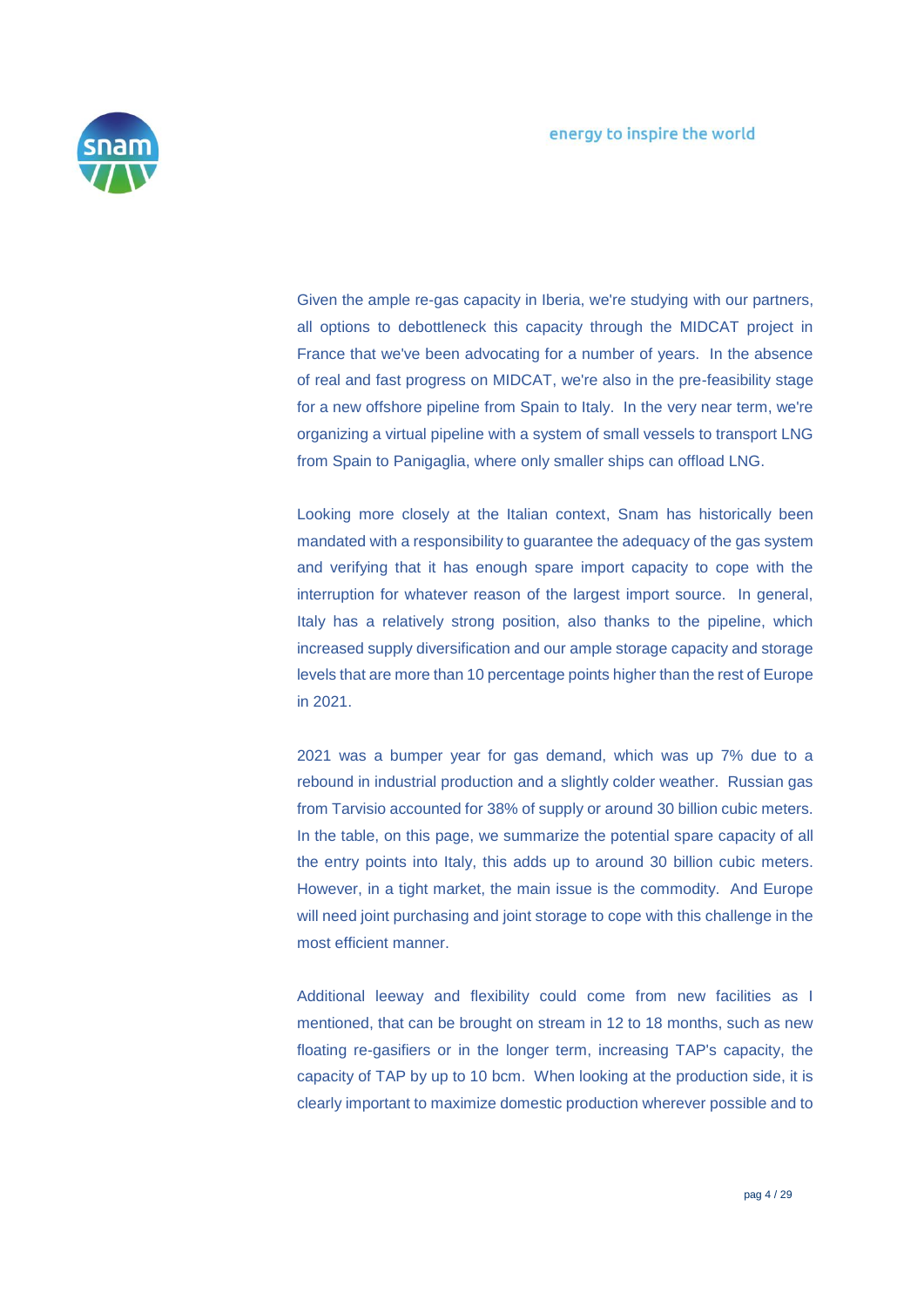

facilitate the development of biomethane, which in Italy has the potential to reach 12 billion cubic meters by 2030.

Hydrogen, which can be produced in Southern Europe or North Africa and exported into the rest of Europe will play an increasingly important role. A structural change in flows with additional gas in future hydrogen coming from the South would require accelerating investments that are currently foreseen beyond our 10 year long term plan.

Moving now to our associates, we've built a portfolio of assets in some of the more strategic regions. This enables us to diversify risks and capitalize on opportunities. Our recent acquisition of the stake in the transmit pipeline strengthens our position in the strategically important route from North Africa, while DESFA, TAP and Terega will gain volumes or gain opportunities to invest in additional capacity.

TAG, the transit route of Russian gas in Italy through Austria is protected by a year of contract guarantees. Beyond that, it would be exposed to a structural change in flows of gas. This would reduce the profitability and the value of the asset in the near term. However, it would continue to be a strategic asset, given its potential, not only to run into a reverse flow of gas supplies, but potentially also for hydrogen from Italy to Austria. Either way, TAG remains a key asset for Austrian security of supply.

Turning now to our results, 2021 has been another year of delivery and achievements. We've met all our targets and exceeded net profit guidance by almost €50 million, thanks to a solid operating performance, a stronger than expected contribution from associates and our liability management exercises which reduce the cost of debt.

We have investments in Italy, we've invested almost €1.3 billion, which is a record amount owing to an increase in the maintenance and replacement CAPEX, the investment ramp up in our new businesses and our continuing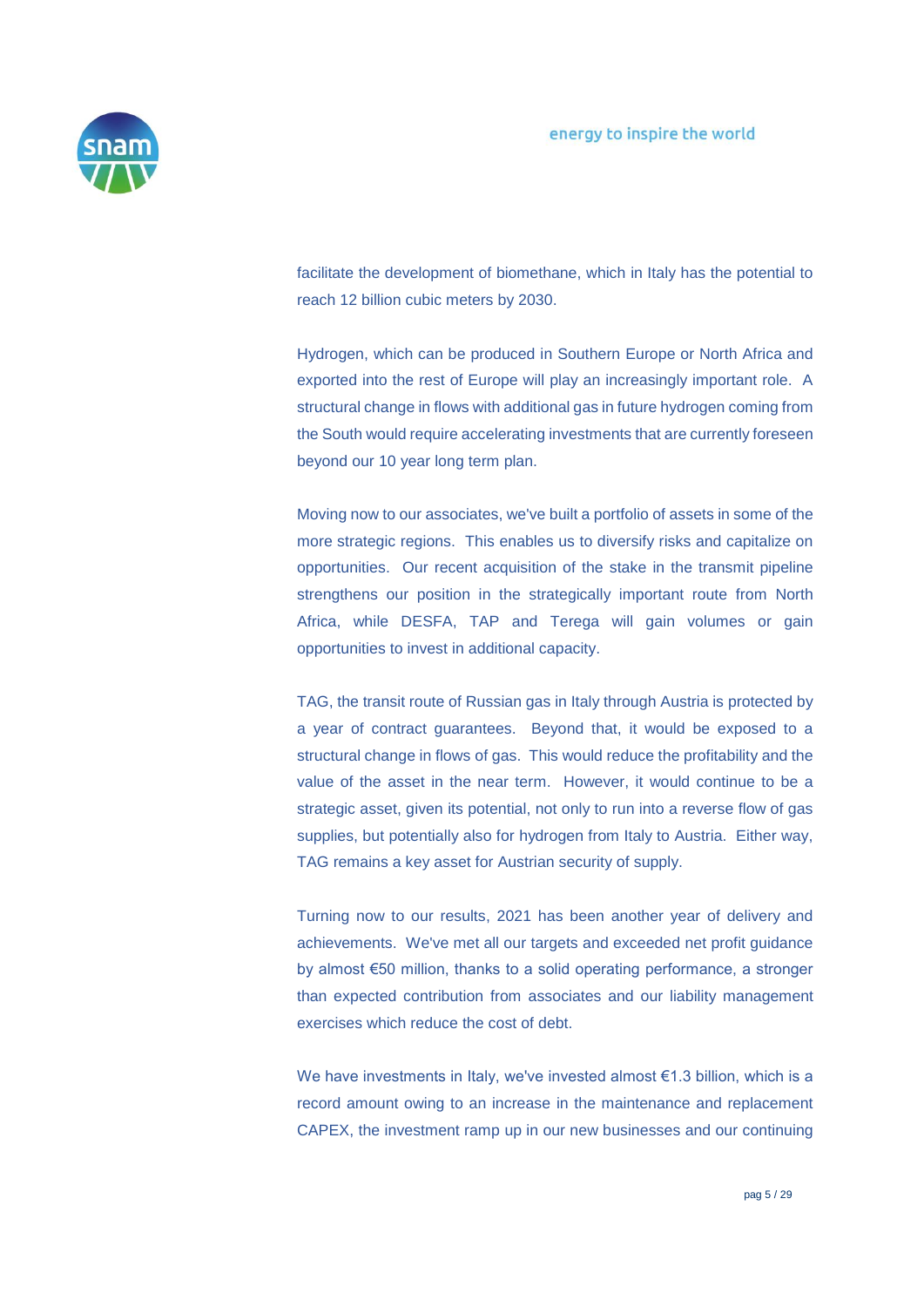

focus on digitalization and technology to enhance the reliability and security of our assets and operations. Some of our key projects include, for example, satellite-based early detection of earth movements, AI-based solutions for early detection of pressure, anomalies and potential leaks and the use of drones to acquire field information in unfavorable environments.

Over the course of the year, regulatory visibility has increased. The WACC for the 2022-2024 period was set broadly in line with our own expectations and assumptions. The discussions are progressing with the regulator on fully depreciated assets and possibly also on new additional output-based incentives on dual fuel compression stations.

In the meantime, we've consolidated our position in the energy transition. The EU hydrogen and decarbonized gas package that came out at the end of the year confirmed that hydrogen infrastructure will be regulated, and this plan supports the development of a hydrogen backbone, which is already included in our 10 year development plan. We've confirmed the possibility that we can store safely hydrogen in our existing natural gas storage facilities.

Our associate company, De Nora filed for listing on the Italian Stock Exchange and continues to perform ahead of expectations. Nucera [ph] the joint venture between De Nora and ThyssenKrupp was awarded the world's largest green hydrogen project at NEOM, in Saudi Arabia for 2.2 gigawatts. And we also won a 200-megawatt contract with Shell, and we are now the player with the largest hydrogen electrolyzer backlog on the market. We're also proud that Renovit, our energy efficiency platform achieved a, B Corp certification standards as you know, this is awarded very…to companies that operate according to the highest social environmental responsibility and transparency standards.

Finally, with the agreements we reached with Asja Ambiente, we've acquired a portfolio of assets that have ramped up our growth and pipeline in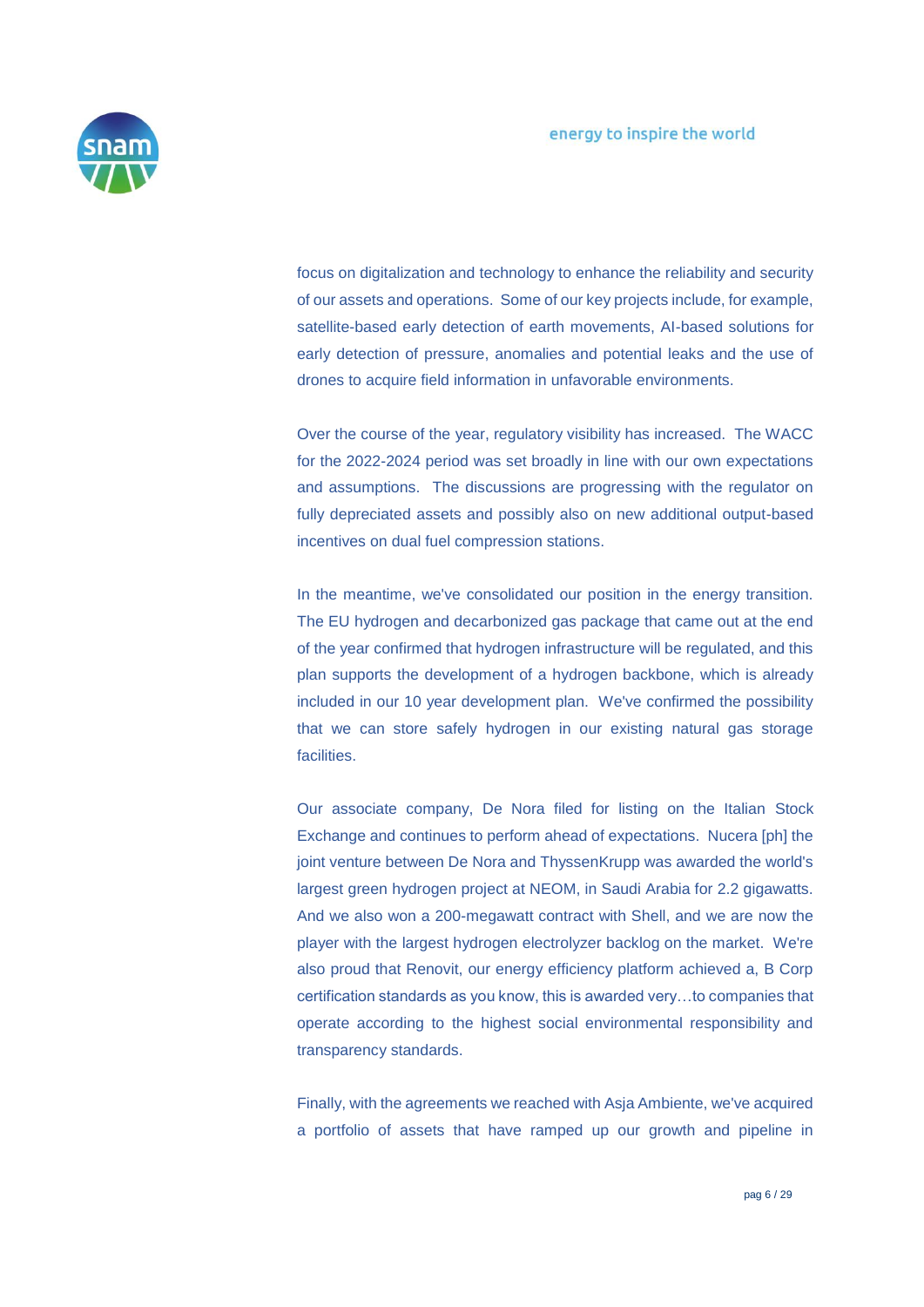

biomethane. This positions us well in a market, which will become increasingly important in the context of the supply diversification. As a result of our continuing strong performance and strategic progress, total shareholder return was up 21.4% in 2021, which is, 2 times our peers.

Looking more closely at the numbers, adjusted EBITDA was up 2.4%, benefiting from higher tariff RAB driven by continuing investment in our assets. In the new business segment, which last year benefited from the TAP service contract, the good performance in energy efficiency was offset by a slower than expected biomethane ramp as already explained in the 9 month results.

Financial charges were down by €24 million as cost of debt declined to just below 1%. Income from associates was up €45 million, benefiting from De Nora, plus €21 million, the full contribution of TAP, plus €43 million and ADNOC, the stronger than expected performance of the interconnector, and these effects were partially offset by the impact of regulation in Austria and Greece. These trends drove adjusted net profit up by €54 million or 46%.

Based on the strong results achieved in full year 2021 and the final determination of the WACC and in the context of the current business conditions, we expect full year 2022 to generate a net profit of around €1.1 billion. This guidance assumes a step-up of output based incentives as we discussed in November when we presented our Strategic Plan and of course, assuming a constant perimeter.

Looking further ahead, our growth will be driven by investment opportunities and inflation. In our Business Plan, we guided for a 2022-2025 net income CAGR at around 3% on the back of an assumption of 1.2% average deflator. If we were to use the updated forward curve provided by BBG based on historical correlations with inflation, the average deflator would go up from 1.2% to 2.1%. And just to provide you with the sensitivity, this would move our EPS up from 3% to 5%.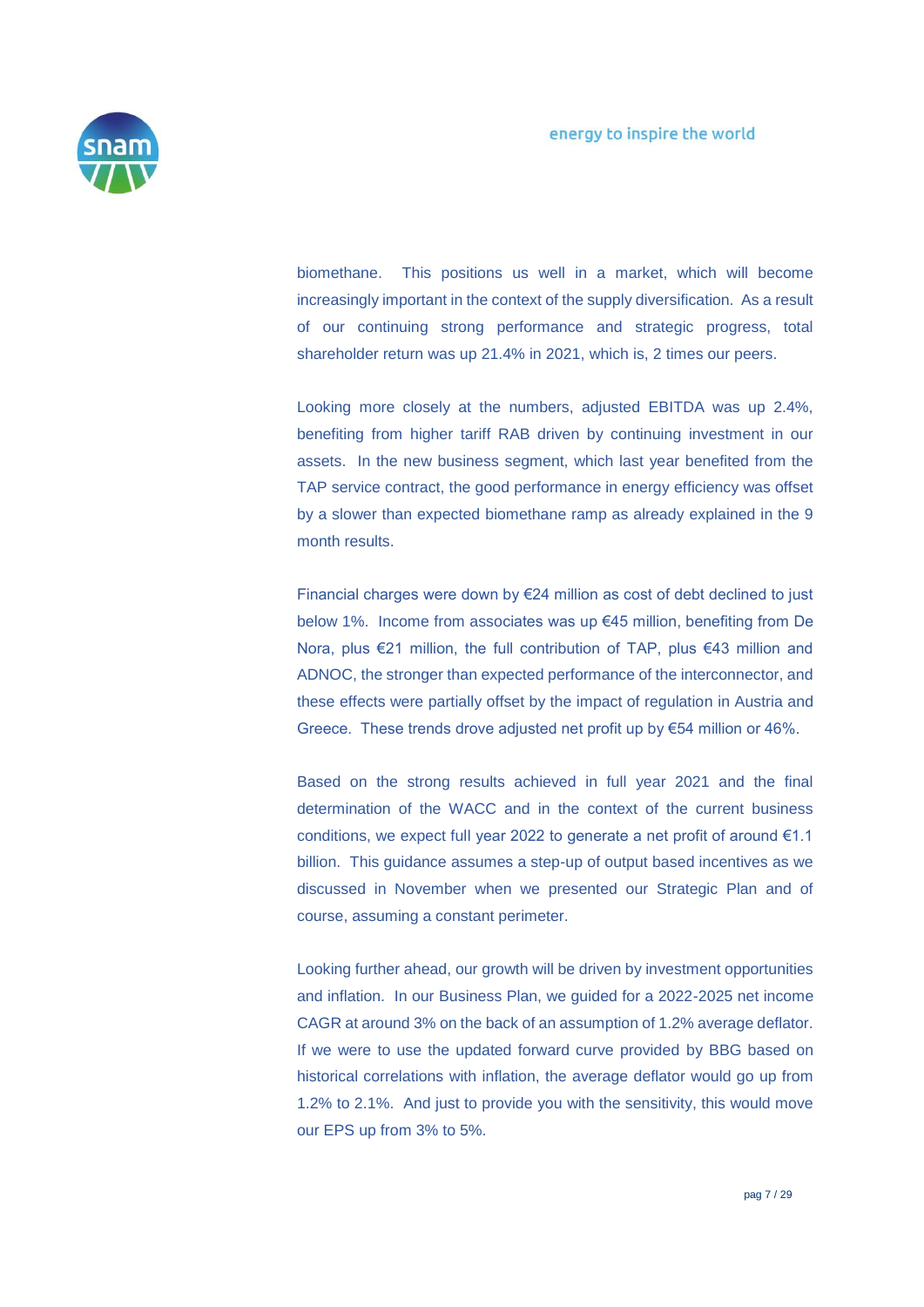

In 2021, we also continued to improve our ESG performance and to set ambitious targets. In particular, we've set a 55% reduction in methane leakage by 2025, higher than the OGMP recommendations of minus 45%. Snam also set a new target on our Scope 3 emissions, the first European PSO to do so. In January, we issued our first sustainable linked bonds based on Scope 1 plus 2 emission reduction targets.

I'm very proud of our work on the new 4 year high school format dedicated to the ecological and digital transition. It is approved by Italian Ministry of Education, and we have more than 27 schools starting to pilot all over Italy in September, hopefully achieving a higher number in the years ahead. As a result of our efforts, Snam is included in all the major sustainability indices and we are rated by Sustainalytics.

Thank you for your attention so far. I'll now hand over to Alessandra.

ALESSANDRA PASINI: Thank you, Marco. Let's now focus on the performance of our associates portfolio. The 18% increase in net income contribution in 2021 versus 2020 was driven by a number of effects. First, full year contribution of TAP which, in 2021 significantly contributed to Italian supply diversification, covering around 10% of gas demand.

> First year of De Nora contribution which in 2021, registered a strong performance ahead of our acquisition plan, thanks to growth in all business segments and strict cost control. During 2021, together with Nucera, De Nora has secured 2.5 gigawatt of green H2 projects, including NEOM. The full year contribution of ADNOC gas pipeline, which in 2020 were consolidated from July.

> Strong results of interconnect to UK, due to higher export flows supported by gas price spreads and good performance of Terega due to higher revenues for increase in subscription at Spain connection point and cost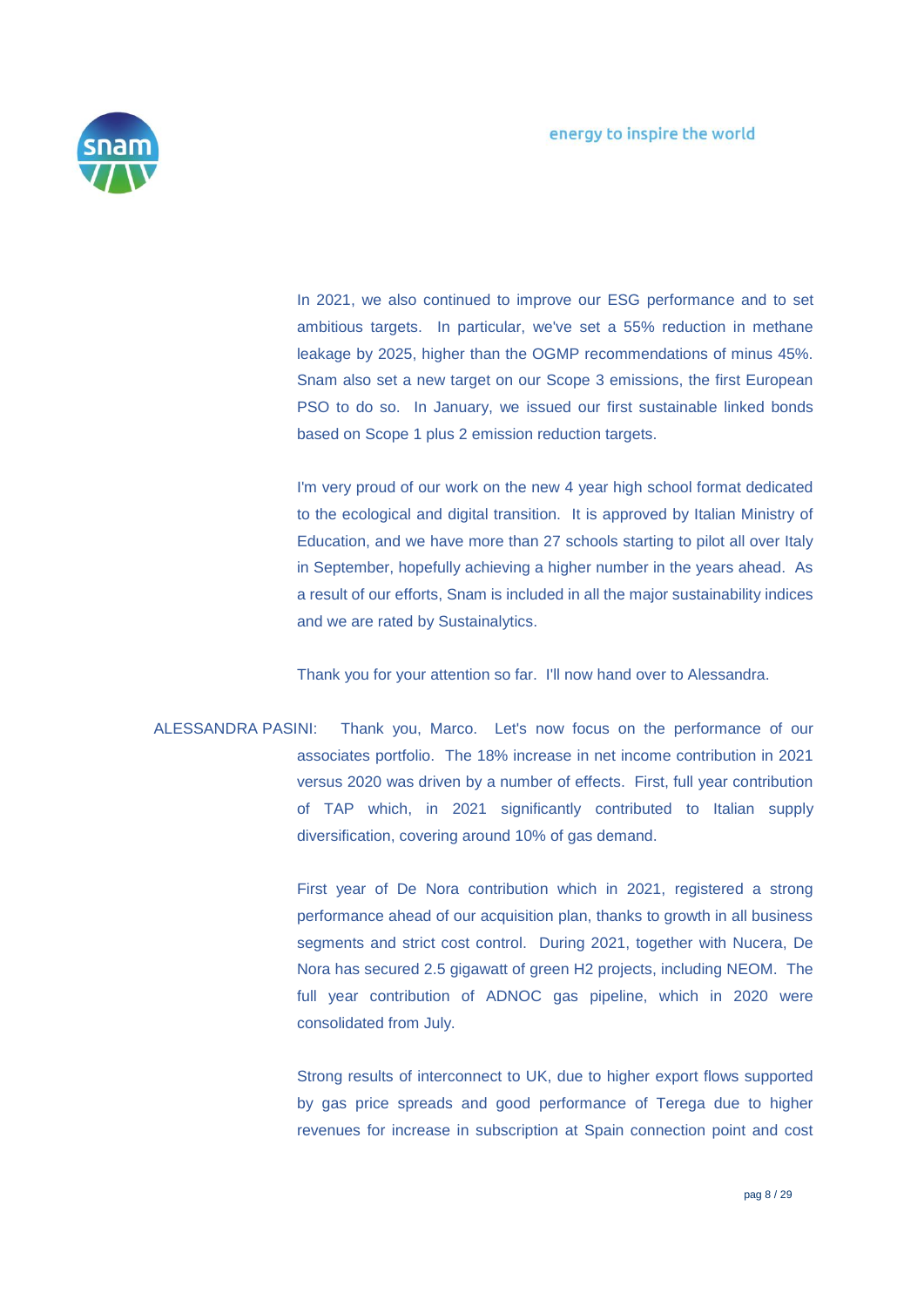

control. This was partially offset by the expected decline of the [indiscernible] associate due to the recognition in 2020 of regulatory items and the new regulation in place from January 2021.

Lower regulatory tariff for DESFA and higher energy costs, partially mitigated by higher demand versus last year. As a reminder, Austrian regulation envisages recognition of energy cost spread over the next regulatory period. The current high energy costs, therefore, create a working capital absorption. There are ongoing discussions together with VERBUND and the regulator to anticipate the full cash recognition before the next regulatory period in 2025. The quality of our diversified portfolio of associates is confirmed by the strong results in 2021 and will be further strengthened by the entry into consolidation perimeter of our North African and Egyptian assets.

I would like to spend some time on TAP, which is a great example of Snam approach and ability to create value from investments. TAP has been completed and delivered on time and below budget despite COVID as Snam contributed to it is success by supporting the company in establishing a relationship with local communities and building the connection between TAP and Snam network, using the most advanced technologies in compliance with strict ESG criteria.

Snam entered into the project at the end of 2015, and over time has contributed to de-risk it, and work to enhance returns leveraging on its technical and EPC expertise and supporting financial optimization. The entering operation has contributed to close the TTF PSV spread, supporting an increase of export of 1.2 bcm in 2021 with volumes that were 5 times those of 2020. Market test is ongoing to expand the capacity and could add further between 1.5 to 10 bcm to the system.

TAP value implies a PE of just 5 times, euro-denominated inflation-linked net income of around €55 million to €60 million for the length of the contract,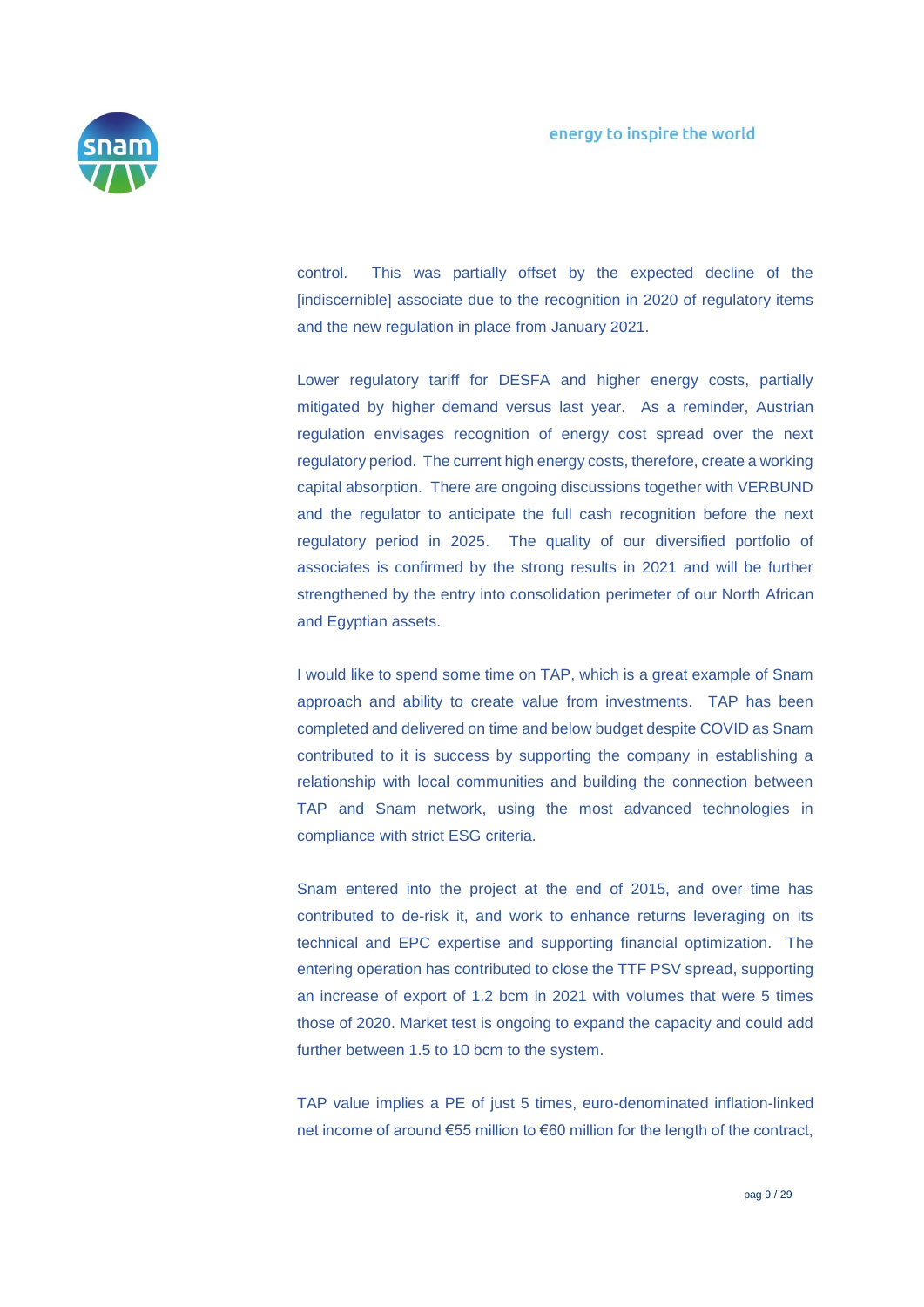

i.e., 25 years. And current inflation environment suggests the potential upside in the high single-digit area from 2023 onwards. Typical infrastructure multiples are, as you know around 15 times earnings. TAP net income also, have potential upsides, such as further cost optimization and H2 readiness that may increase its useful life beyond the expiry of the contract.

Net profit for the period was €1,218 million, up €54 million versus last year. This was mainly driven by the growth in EBITDA core of €65 million, thanks to the good performance in transport business due to the effective execution of the Investment Plan and thanks to higher volumes of gas transported.

The release of past balance sheet items referring to storage contributed for €17 million, as already commented in prior quarters. These positive effects were partially offset by the phase-out of input based incentives, while output based incentives were slightly ahead of prior year.

Core business costs rose due to high operation and staff costs due to the gradual return to normal work conditions, higher labor costs due to the national labor contract inflation and higher headcount to support business expansion and other costs, mainly due to business development activities essentially counterbalanced by the release of past provisions.

New businesses were at breakeven, the strong performance of energy efficiency, thanks to residential business, Eco-bonus and the full year contribution of Mieci and Evolve was offset, as discussed in the past, by delays in the biomethane business due to the expected evolution connected to the recently announced biomethane decree that is still under discussion.

This, together with the lengthening of authorization process due to the pandemic has slowed down the Greenfield development, as well as, our ETC activity. On the positive side, the new framework together with the more ambitious targets set at European level will bring significant growth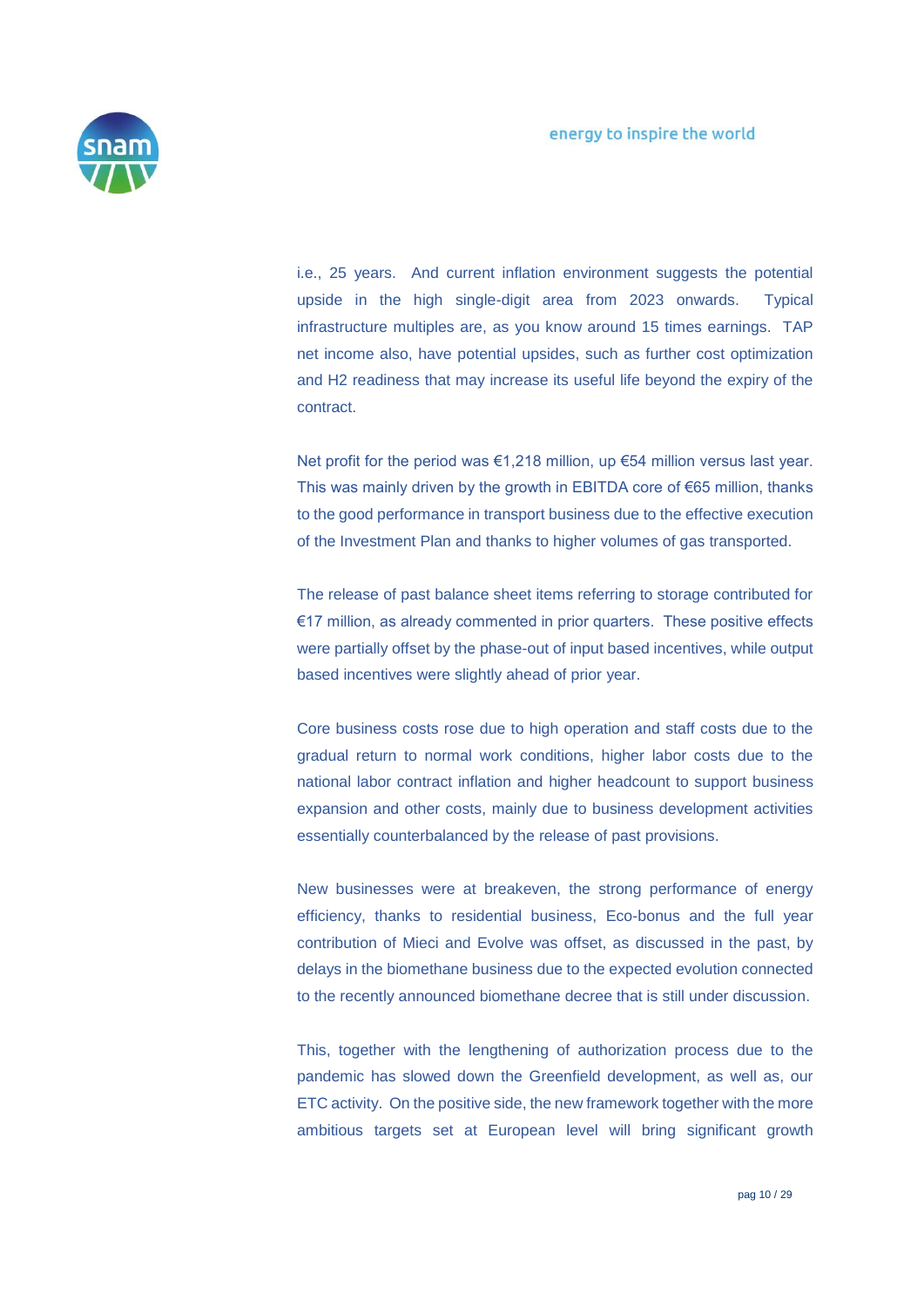

opportunities for biomethane operators. Snam continues to reinforce its platform and pipeline, also thanks to the agreement which we had at the end of 2021.

Finally, Snam Global Solutions contribution was lower than in 2020 when it benefited from a positive contribution from an healthy EPCM contract related to TAP entry into operation. In 2022, we will continue to invest in competencies and capabilities, supporting our platform in hydrogen and energy transition and we expect the new businesses to contribute positively to group results.

Interest expenses were lower by €24 million, mainly due to lower cost of debt. Due to treasury management optimization activities, supported by positive market environment, and thanks to full utilization of ESG label commercial paper program, as well as, uncommitted credit lines, both at deeply negative levels. Associate contribution, as just commented, was higher by €45 million. Average tax rate for the period was around 25%.

Turning now to our cash flow, cash flow from operations for the period amounted to €1,338 million, including €510 million of working capital absorption, of which €269 million related to balancing and settlement activities, including €183 million of balancing activities to be reabsorbed in the next month and €86 negative million of settlement related to the expected reversal of the fourth quarter of 2020, minus €343 of other working capital that relates to the energy efficiency working capital related to Ecobonus driven of course, by an increase in receivables and VAT receivables linked to balancing activities to be recovered over time. These were partially offset by cash generation of tariff-related items of €100 million.

Let me explain more in detail the VAT cash absorption. As explained in the past, the balancing system in place since January 2020 envisages that Snam acquired system gas used for self-consumption with losses [indiscernible] and differences between intakes and off-takes of the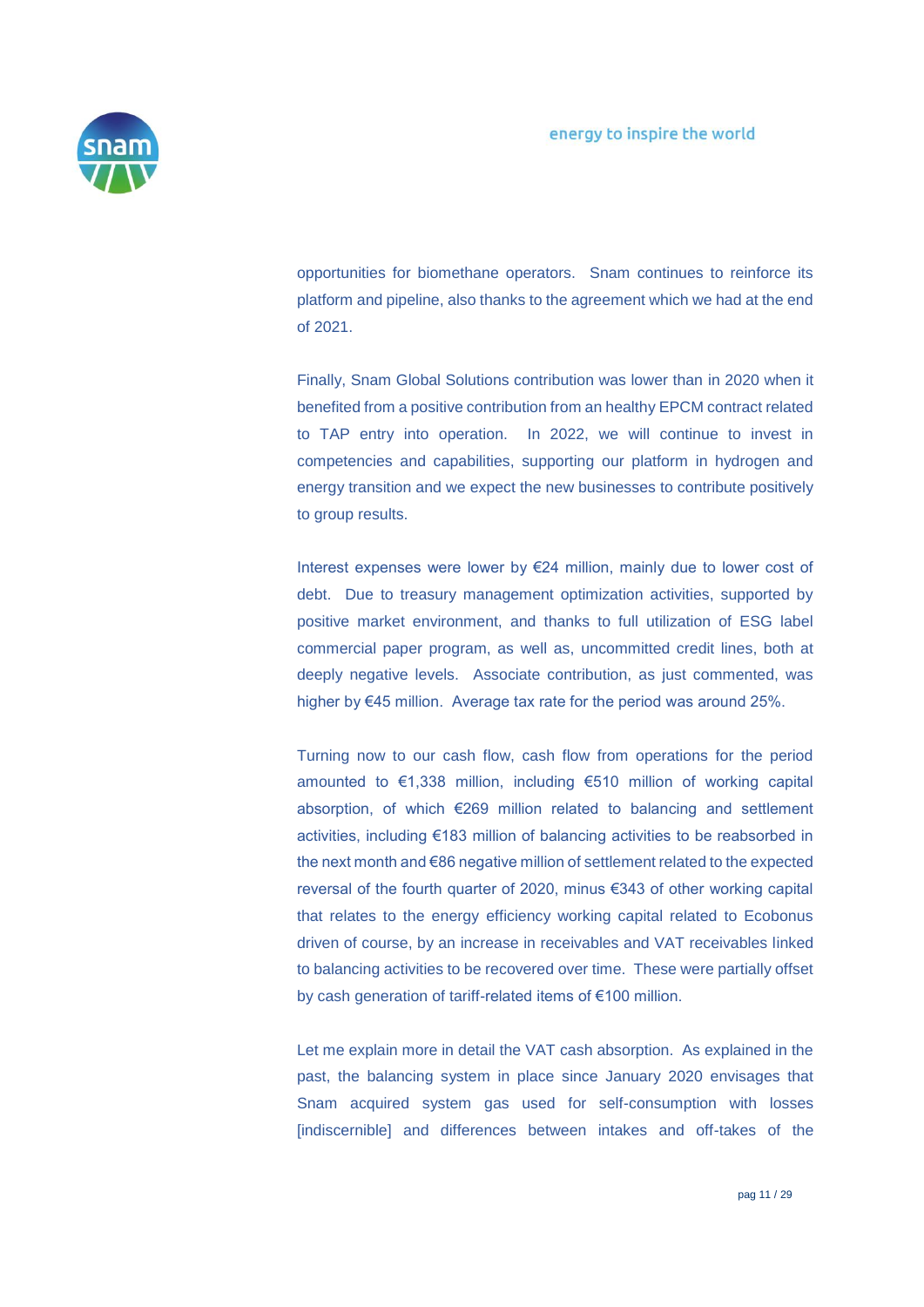

distribution network at market prices. This is causing a growth in VAT receivable driven from the higher quantity acquired in the first half of last year due to the colder weather and high price registered in the second part of 2021. This is a temporary effect that we expect to recover over time.

Net investment and M&A included CAPEX and CAPEX payables. The effects already commented during 9 months call related to the inclusion of the perimeter of De Nora and the transaction around energy efficiency, all shareholder loan cash in and to lindiscernible] and the recent investment in EMG in Egypt that will bring its contribution starting from 2022. Other outflows of the period have been the dividend paid for €811 million.

Moving to the cost of debt, in 2021, it went down to circa 0.8%, mainly thanks to transition bonds issued in February and June 2021 at 0.4% with a tenor of circa 8 years, treasury management optimization, leverage and full utilization of our commercial paper program of €2.5 billion and large amount of uncommitted credit lines. And the new 3 year ESG term loan linked to ESG KPIs for an overall €600 million at circa 0%.

On the ESG side, in 2021, Snam related circa €4 billion of new sustainable finance instruments, reaching a total amount of approximately €11 billion equal to circa 60% of total committed funding, 3 years ahead of the sustainable finance target that we did announce in November 2020. As part of its published sustainable finance framework in early January 22, Snam issued an inaugural €1.5 billion dual tranche sustainability linked bond. We also remind that we have increased in our last plan our sustainable finance funding target to more than 80% by 2025. We enjoy a solid balance sheet and strong trading worthiness that could further be announced by the potential IPO of De Nora as that expectations are well ahead our acquisition cost.

Our strong balance sheet is a key asset at a time where we may have the opportunity to address the current environment with additional investment in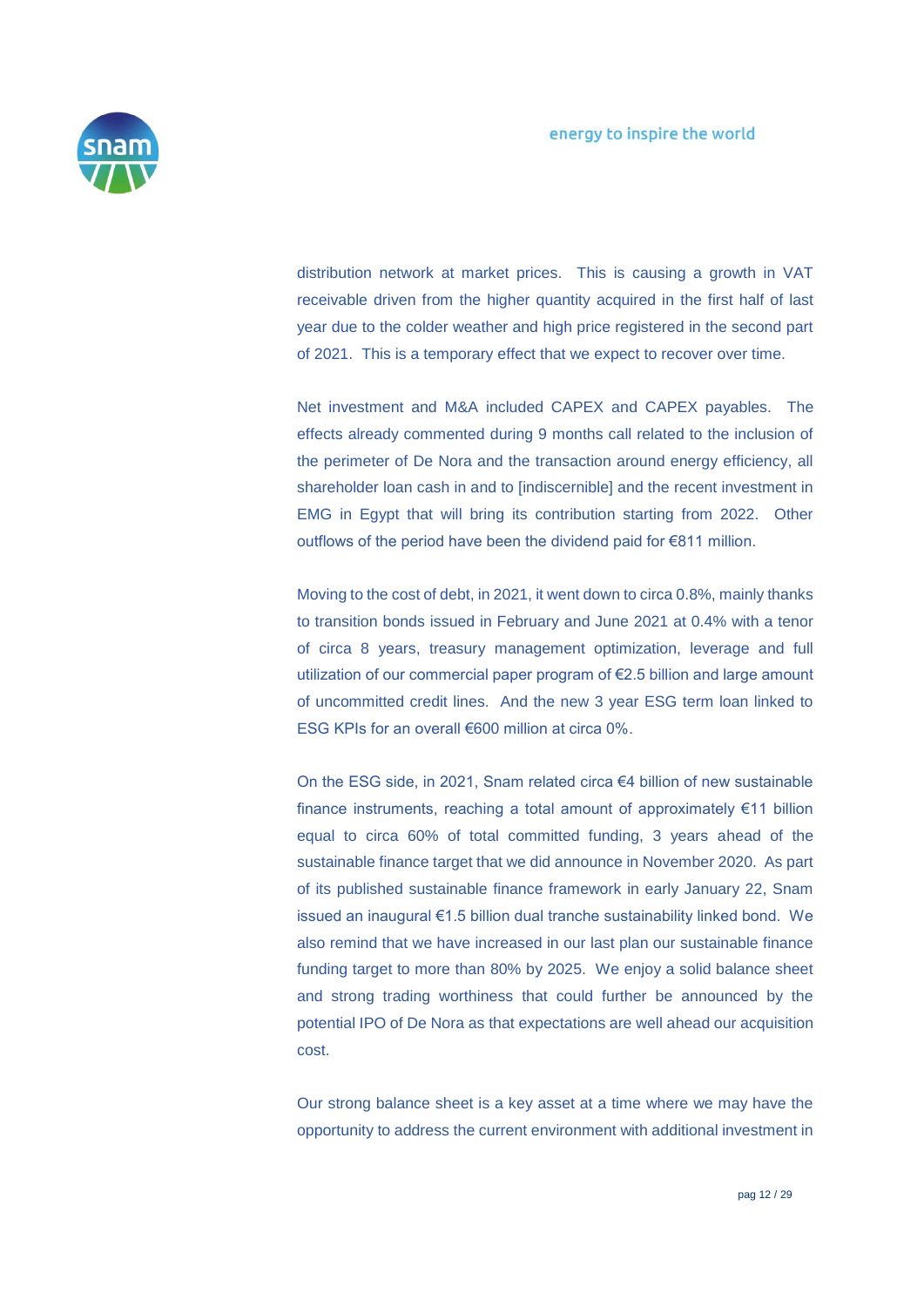

rod-like infrastructure with faster cash conversions such as the FSRUs commented by Marco earlier as well as pursuing the acceleration of energy transition.

I will now hand you back to Marco for his closing remarks.

MARCO ALVERÀ: Thank you, Ale. Today's excellent results show how far Snam has come over the past 6 years. We've made Snam a leaner and faster energy company, removing organizational layers, hiring 1,400 new employees to gain skills and new capabilities. We have also built one of the strongest, youngest and most diverse leadership teams in our industry with an average age below 50 and 5 women in key roles.

> Over the same period, we've invested over €6 billion in our core infrastructure, expanded our geographical footprint, grown earnings by 50% and returned over €5 billion of cash to shareholders through dividends and buybacks. We have also managed to secure Snam's role in the long-term Net Zero world as a key strategic asset for the energy transition, ensuring the hydrogen readiness of our assets and launching new ventures in hydrogen, biomethane, sustainable mobility and energy efficiency.

> As a result of our efforts, today, Snam can leverage on industry-leading capabilities and skills and its first mover experience on groundbreaking projects, a diversified asset portfolio with a presence along the most strategic corridors for security of supply and for the energy transition, a proven track record of delivering projects on time and on budget and a strong balance sheet and disciplined approach to support additional investment needs. This puts us at the nexus of Europe's energy strategy as it seeks to manage the energy trilemma and ensure access to ample, competitive and greener energy. The company will continue to deliver superior growth and shareholder return.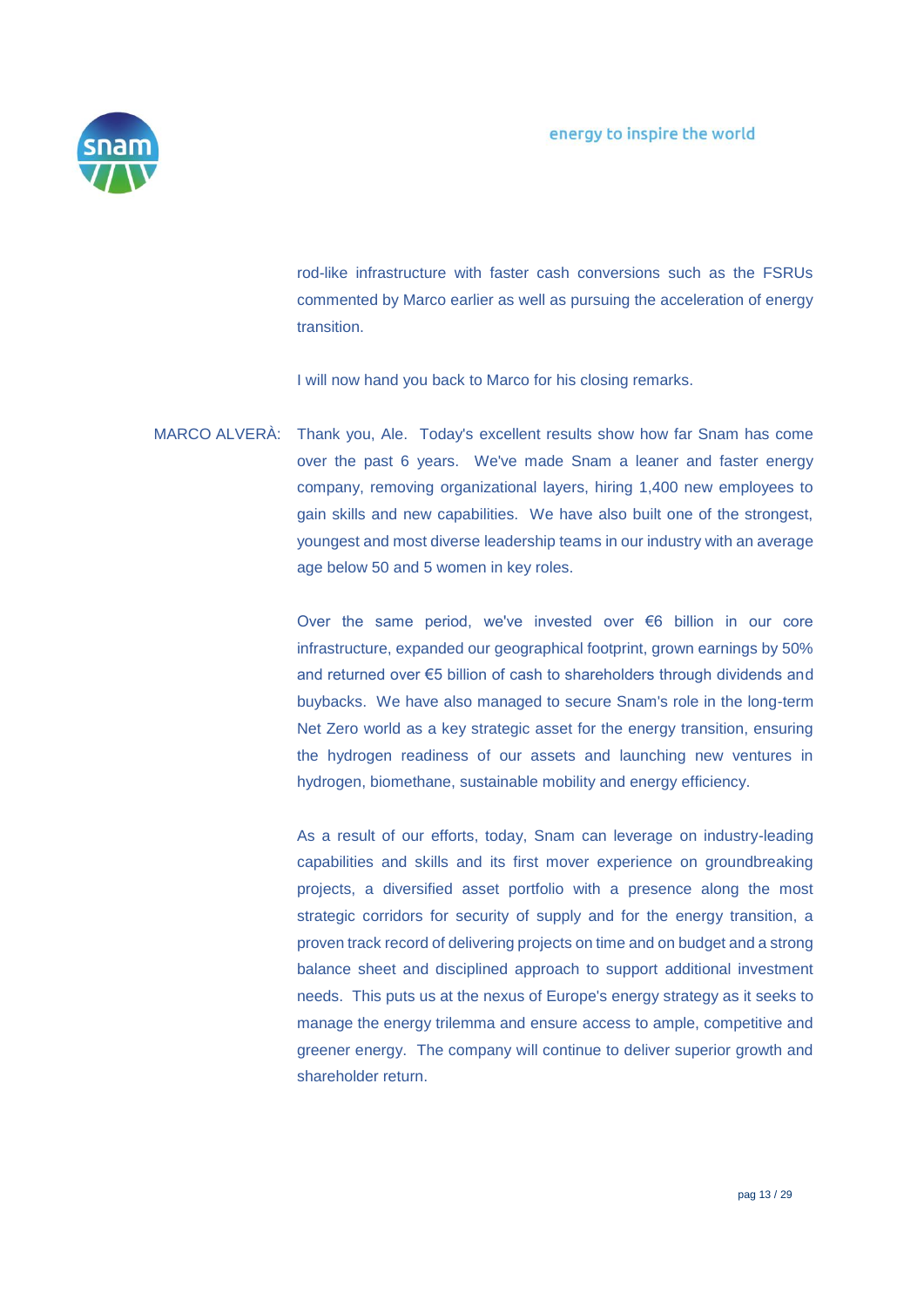

Thank you very much for your attention. We're now happy to take any questions.

Q&A

OPERATOR: Excuse me, this is the Chorus Call conference operator. We will now begin the question and answer session. Anyone who wishes to ask a question may press "\*" and "1" on their touchtone telephone. To remove yourself from the question queue, please press "\*" and "2." Please pick up the receiver when asking questions. Anyone who has a question may press "\*" and "1" at this time.

> The first question is from Harry Wyburd with Bank of America. Please go ahead.

HARRY WYBURD: Hi good afternoon everyone, consciously we got a few conference calls this afternoon. So I'll just keep it to 2 quick ones. So firstly, thanks for the detail on Slide 4 about all of the injection points for Italy. I wanted to ask what are the quick wins in terms of raising import capacity or clearly, the floating regasification units that you mentioned presumably are the fastest ones to bring in and build? But what could you feasibly do in the next 2 to 3 years? And could you give us any kind of way of quantifying what CAPEX opportunity there might be? So is this the FSRUs only in the next 2, 3 years or could you add capacity to TAP or the North African pipeline. So I'm just trying to get a sense for where we could see CAPEX change between now and 2025?

> And then the second one, just…can I just clarify your comment on inflation and EPS, you mentioned that you deflated you kind of markets marks now 2.1% versus 1.2% in your business plan, you said EPS from 3% to 5%. Is that using the CAGR's going from 3% to 5% or is that referring to a 3% to 5% higher in a specific year so just be useful to clarify that? Thank you.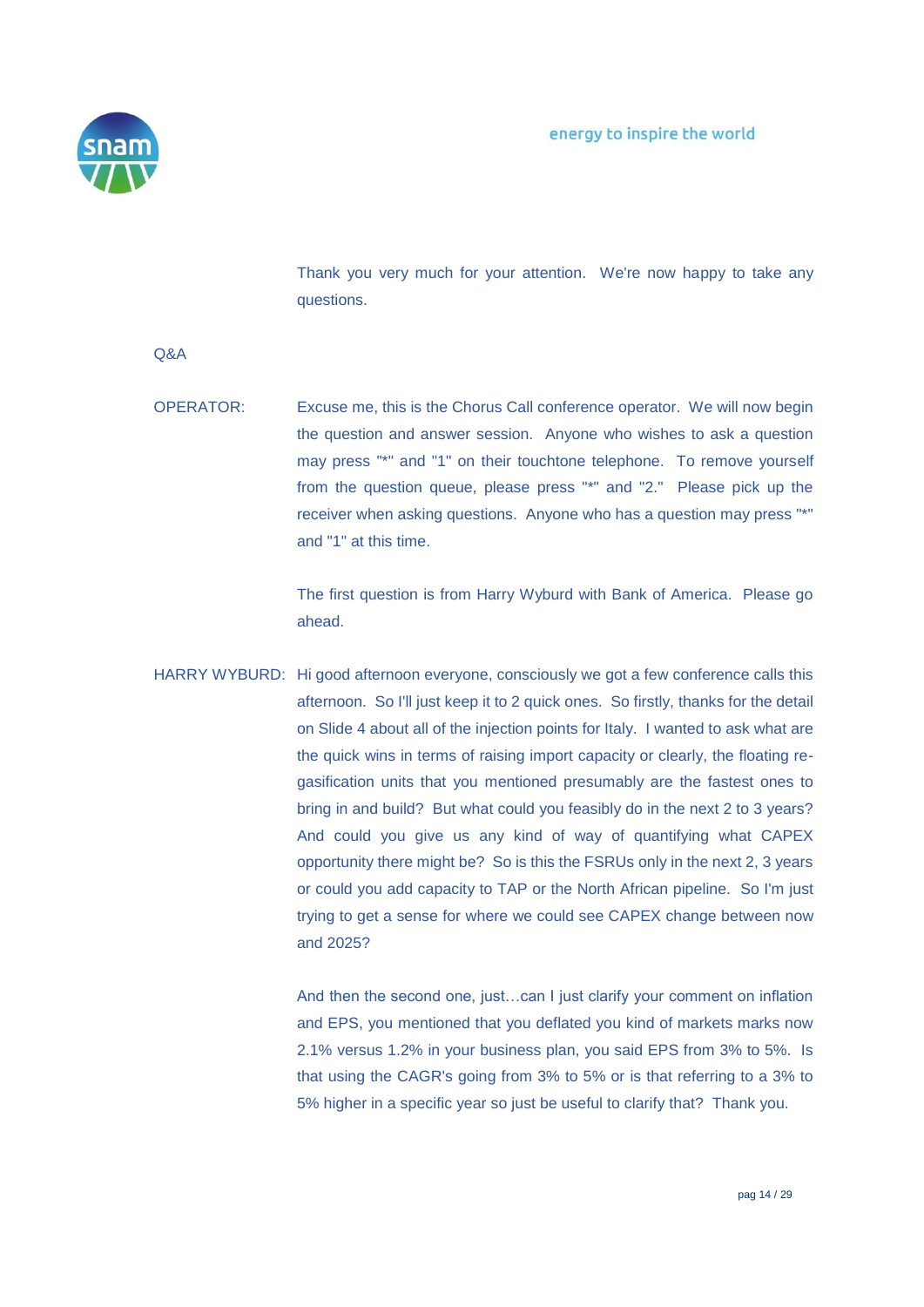

MARCO ALVERÀ: Okay. We won't put together a CAPEX outlook, because there is too many moving parts, and we would make your life probably harder rather than easier. I think the 2 to 3 years is a reasonable time frame to assume a lot of the things I talked about are accelerated and TAP has a 4 to 5 year time horizon for its expansion. That's because of upstream availability and work that has to be done. It's about creating a demand to underwrite the upstream CAPEX, but should there be gas available, the technical part of the job because it's just adding compressor capacity to an existing pipeline that can be done below a year if the push comes to shove and the gas is available.

> The pipe capacity from Algeria is there. There is a number of projects that ENI is pursuing to make gas available. There is some LNG swaps that can be organized with Spain and there is a lot of near term activities that are going there. We have to debottleneck if a lot more gas comes in from the South, as I mentioned, and that will be additional CAPEX on our Italian backbone. The FSRUs, whether it's 1 or 2 things are being decided in these days, the market rates are high. The market is very tight right now for these types of vessels. They tend to follow the prices as well of the commodity. And there could be additional needs to fill up the storage with some type of regulatory instrument, as I mentioned, in a backward-dated market storage, which is the most low-hanging fruit near term, quick win, as you said, the challenge there it's just the structure of the forward curve is going to incentivize anyone to fill up the storage.

> When it comes to the inflation, yes, indeed, the number I gave is a CAGR number. And so, you are right in your calculations with CAGR would go up from 3% to 5% in the current forward curve environment. Of course, there would be probably an effect on the cost of debt and…but we're nicely hedged, I would say, more geared towards the growth of net income, also given the excellent liability management that Alessandra and her team have done over the last years.

HARRY WYBURD: Got it, many thanks.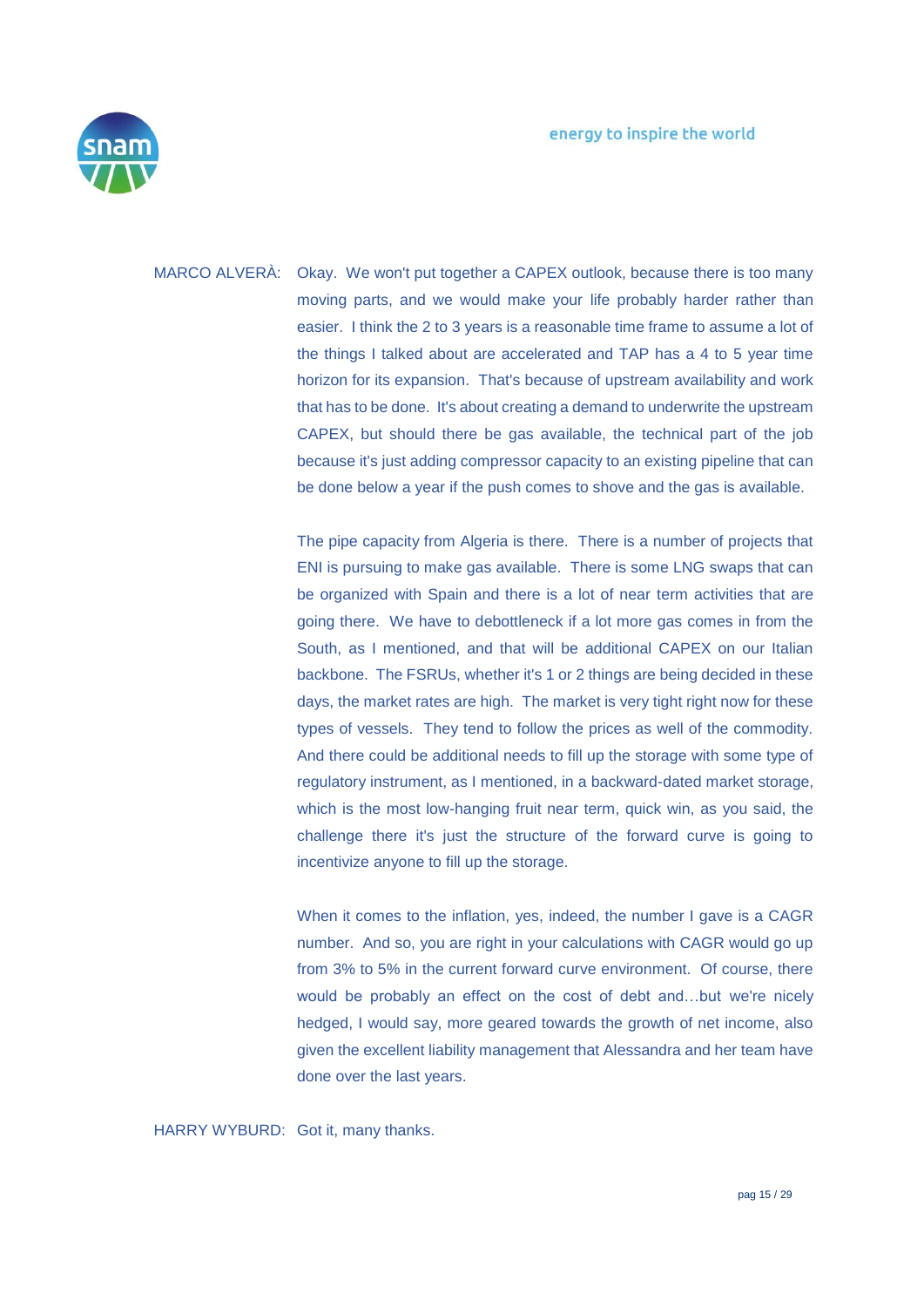

### MARCO ALVERÀ: Thank you.

- OPERATOR: The next question is from Jose Ruiz with Barclays. Please go ahead.
- JOSE RUIZ: Yes, good afternoon and thanks for taking my question. Just 2 very quick ones. #1, on the working capital, the €500 million, is there any possibility of reversal during 2022.

And second question, on the MIDCAT project, I mean we have seen both the Spanish and the French government just blaming each other about the blockage. Can you give us kind of a probability of success of the current discussions to go ahead with MIDCAT? Thank you very much.

MARCO ALVERÀ: Okay. I'll take MIDCAT and then hand it over to Ale for the working capital question. I've been trying my best and to be honest, I kind of gave up a couple of years ago after 4 years of trying to insist. This to me, is such a nobrainer that the project should be built. The regulatory calculation for the cost benefit analysis was done in a questionable way to say the least. And if you just looked at the marginal flows of a much more probably oversupplied Central European market that we had 2 years ago and last year, due to COVID, the cost benefit analysis wasn't in favor enough to justify it. Let me put it that way. All these onshore big CAPEX projects require not only political will, but also a lot of administrative paperwork and support. So again, in the context of accelerating and being bold and ambitious, an offshore alternative could actually be probably even cheaper and certainly faster, because the…once the political will is there, then there is less administrative work to be done.

> So I think what has really come to light is the unused potential of Iberian regas. And if you think about this also in the context of Net Zero, there is a growing trend to think about hydrogen moving around as LNG, as you use a sub-tier process to blend CO2 and H2 and create synthetic methane. So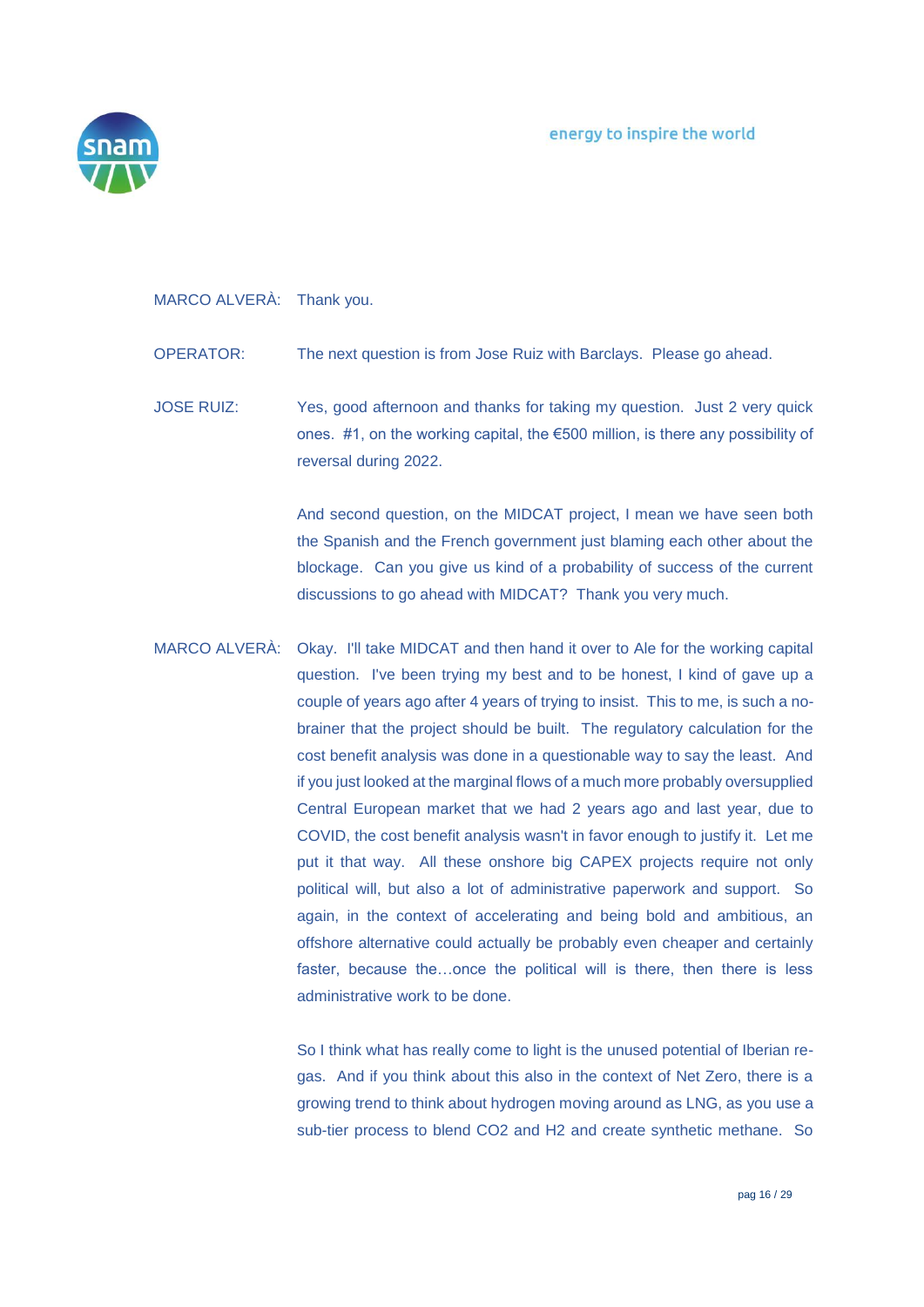

this type of infrastructure that we're thinking about whether it's transporting LNG for the next 5 years, and then moving to transport, synthetic LNG or even hydrogen produced in Spain or even hydrogen produced in Morocco. There's a lot of merits and really debottlenecking this. You probably saw in the news earlier today that Germany and Norway announced…signed an agreement to study a hydrogen pipeline from Norway to Germany.

Well, the benefit is that the amount of solar energy that's available in Spain, in Iberia and Southern Italy, in North Africa, as you heard me say several times, the cost competitiveness of solar in Southern Europe and North Africa, over Northern wind is quite striking. The recent auctions for solar have gone at around \$10 per megawatt hour, which is astonishing below. Ale, over to you for the working capital?

ALESSANDRA PASINI: Thank you, Marco. On the working capital of the €510 million that I commented, when it comes to balancing and settlement activities, we expect the reversal of most of it, but at the same time, as balancing activities is not something that we can anticipate is a function of how the market and the ship has behaved, new additional receivables may actually be generated through the years. But yes, we essentially expect a good part of this to be reabsorbed, when it comes to the energy efficiency working capital, instead that will continue to grow as it's correlated to the growth of our energy efficiency business around the Ecobonus. And lastly, when it comes to the VAT, there will be some recovery. But again, this is related to the purchase that we are doing in of gas to make the system work. And so, we will also generate further receivable debt will then be recovered beyond 2022.

JOSE RUIZ: Thank you.

OPERATOR: The Next question is from Sara Piccinini with Mediobanca. Please go ahead madam.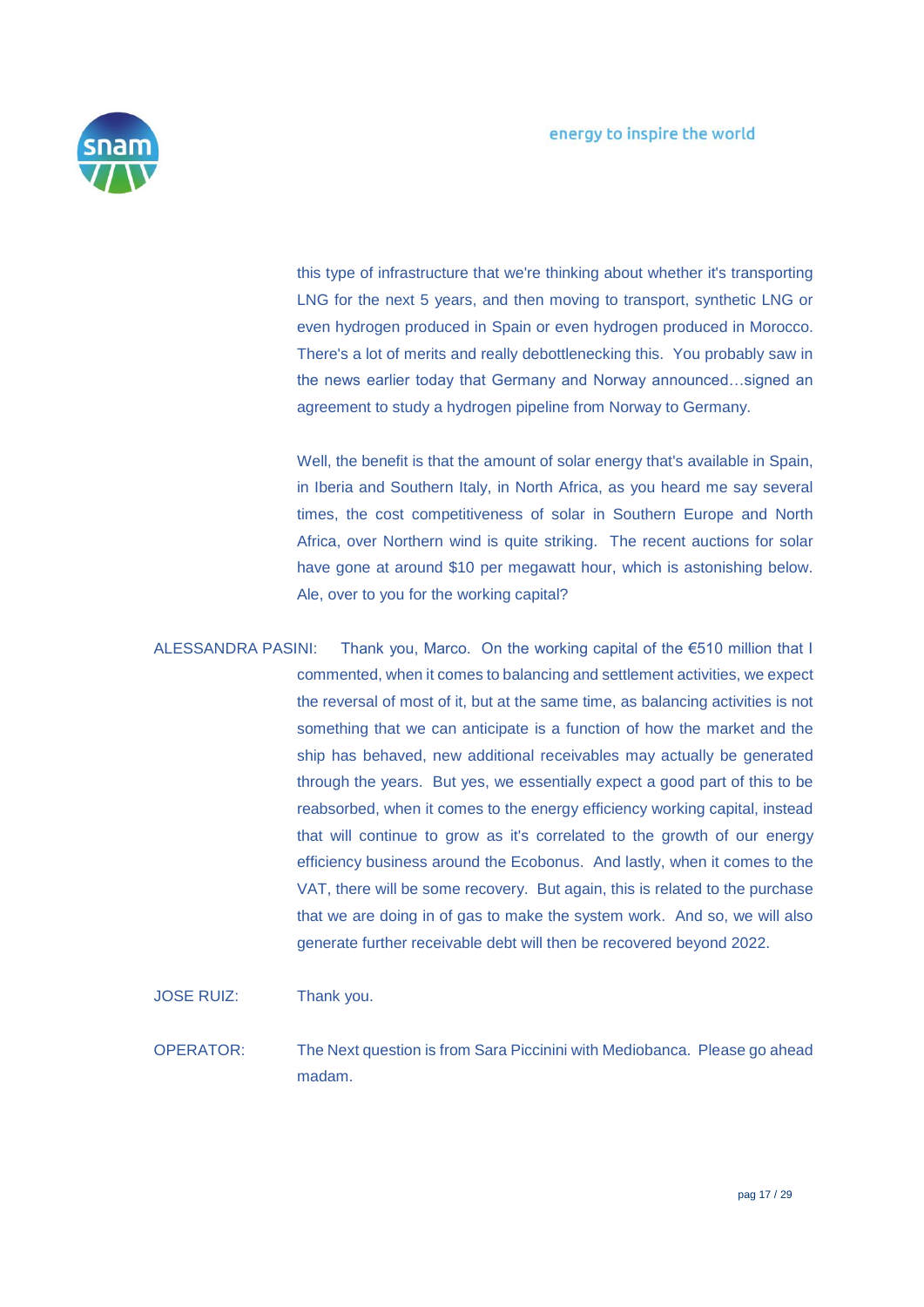

SARA PICCININI: Hi good afternoon everybody and thanks for taking my questions. The first question is about the proposal that the Italian government actually also the Spanish and Portuguese government that they want to present to the European Union to put a price cap to gas. What is your thinking about this proposal? And do you think…how do you think this could be implemented, and if it's legal to impose a price cap to gas supply. This is the first question?

> The second is about…there has been several articles saying that there is a discussion around the increase in the re-gasification capacity for Italy. So what are your thoughts about that and how much this capacity could be realistically increased in the next 2 years?

> And the final question is on the new businesses. Last time, you said that you were seeing some deceleration in the implementation of these businesses. Do you see any improvement, any acceleration also in light of the recent plan presented by the European Union? Thanks so much.

MARCO ALVERÀ: Okay, thank you, Sara. So on the price caps, I think its early days the doubles and the details. The thoughts are intriguing. Clearly, the TTF premia over the JKM is there because the…there's no liquidity or little liquidity on the financial markets and whoever is trying to hedge their gas purchases, they run into a big bid-ask spread and very few people with potential risk of disruption from the East are willing to sell those hedges. And so, that's driving up the TTF price to levels, which then unfortunately mean that the physical deliveries are impacted by…it's not speculation, but it's a financial kind of overdrive. And so, this kind of decoupling of financial TTF with physical TTF end of JKM and TTF needs to be addressed somehow. We're all involved, there's various proposals, as you mentioned, from various governments. It's not an easy issue, but I think there's some merits in some of the proposals that I've seen, and I can assure you that some of the best mines in terms of traders and market designers and structures are working in a very collaborative way.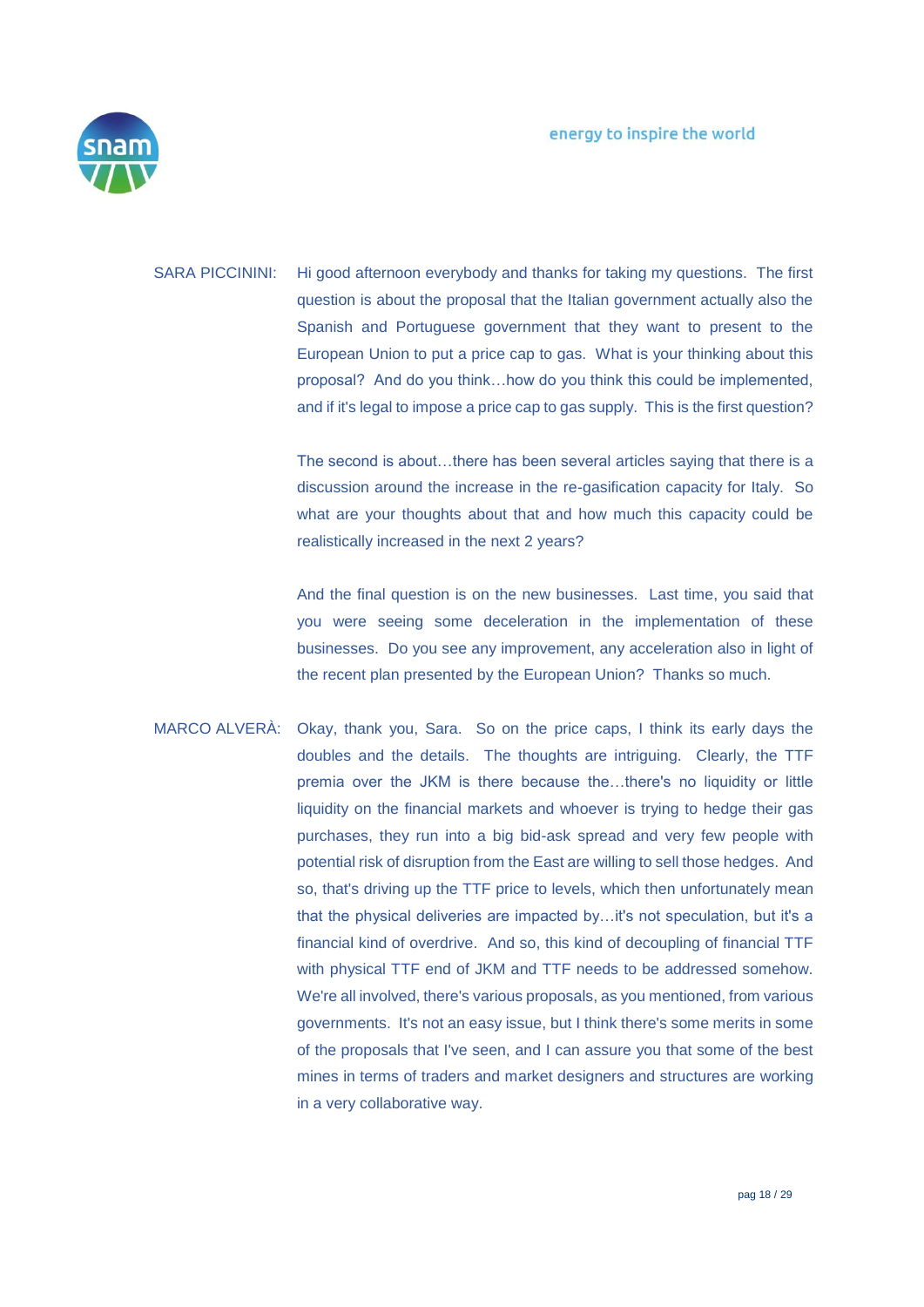

When it comes to your second question, rep-gas capacity, as I mentioned, I think, one or two floaters maybe longer-term one onshore as well. There is a couple of projects that have the permitting. I would again stress that these re-gas terminals can be used today to import fossil LNG and tomorrow the same exact terminal could be used for importing renewable LNG. I would add that we have in our existing portfolio, the Livorno OLT terminal that can add 1 bcm of capacity just quite quickly.

And for Panigaglia to make sure the tightening market doesn't, deprive us of the small ships that we need, we're studying this ability to have a shuttle ship going backwards and forwards from Spain to the [indiscernible].

On your third question on the new businesses, I really see a big opportunity for both hydrogen and biomethane, at the European level and at the Italian level to reach some of the targets that have been set out. This is, as I mentioned and as Ale mentioned, good news for De Nora and all our efforts in kind of getting ready for hydrogen, I think we're going to be seeing an acceleration. When it comes to the very small business for us of CNG, the current high gas prices aren't favorable.

The discount at which you could buy CNG is…has disappeared compared to the oil prices. But as the summer approaches, unless there is a bigger problem East than normally, prices should come down as we see in a backward dated [ph] market, helping facilitate our mobility business. On energy efficiency, I think that's another key pillar of the European strategy. And so I see a lot of our clients asking Renovate for new jobs, and I think there's going to be significant growth in that business as well. Thank you.

OPERATOR: Next question is from Enrico Bartoli with Stifel. Please go ahead.

ENRICO BARTOLI: Hi, good afternoon. And thanks for taking my question. I will be very quick as possible. First of all, on the scenario on Italy, on the possibility to replace a portion of the imports from Russia, can you give us a flavor of, let's say,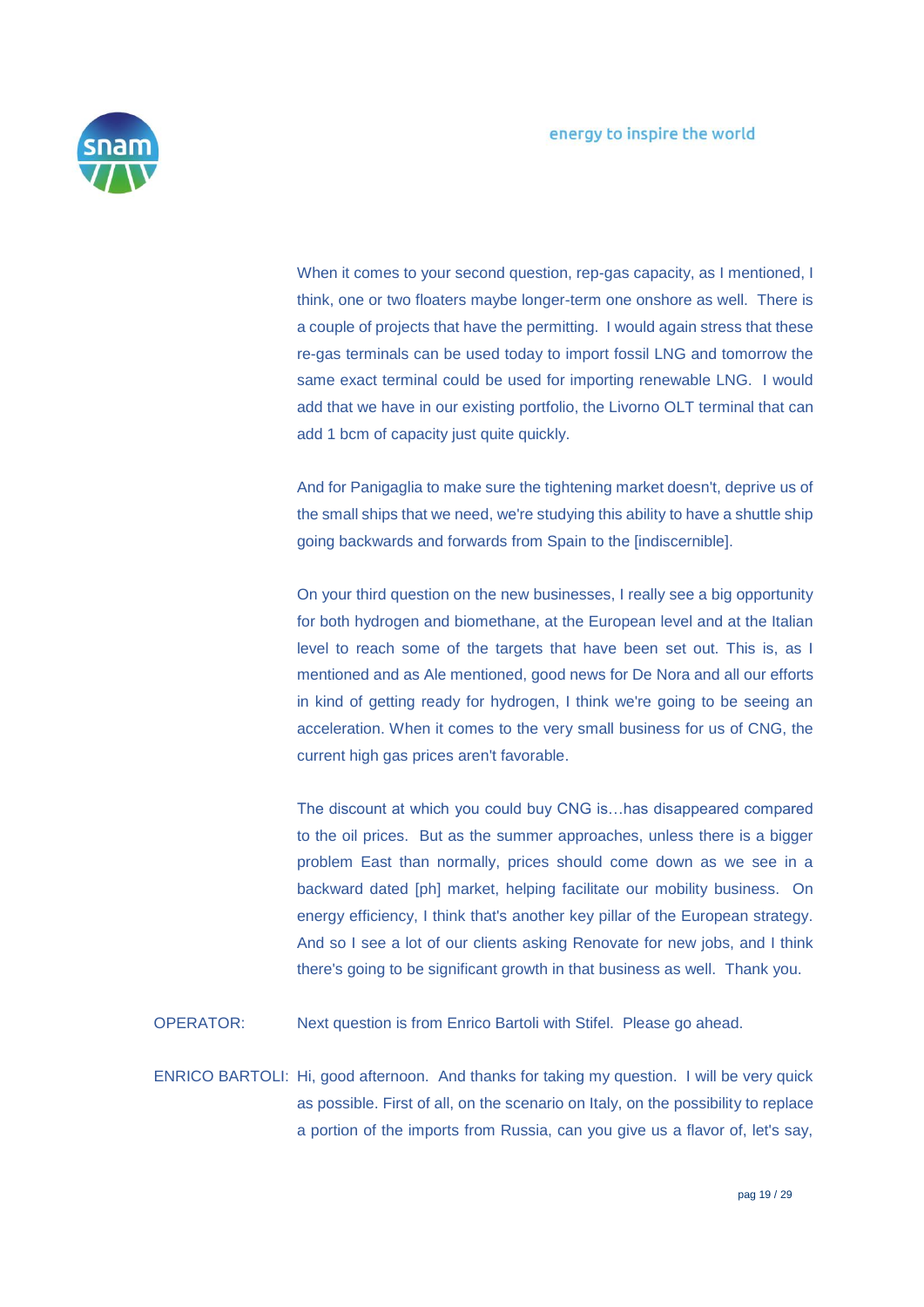

the reasonable amount that could be activated let's say, in a short-term, 1, 2 years. In terms of additional imports from the starter [ph] pipelines, you mentioned already some potential from the LNG terminals and let's say, a flavor on the degree of utilization of the pipelines from South and the LNG terminal in '21.

Second question is related to TAG that…you mentioned that, of course, it would be maybe the most effective in your assets from some reduction of flows from Russia. If you can elaborate a bit on, let's say, the impact on revenues that could derive from lower gas imports from that route, and actually, the regulatory changes that could be implemented in order to support the profitability on the asset.

And the third one, very, let's say, very general in your Business Plan presented in November, you have a significant acceleration in your CAPEX related to H2 and green gases. Now to comment on let's say the new scenario how you can let's say change the timing of this CAPEX compared to what you have in the Business Plan assumptions. Thank you.

MARCO ALVERÀ: Okay, I will take the scenario and CAPEX question, and Ale, you take the TAG…the TAG revenues. On…so the Ministry Cingolani provided yesterday a comprehensive breakdown of all the measures to replace potentially the 30 bcm. In a nutshell, you can think about it in a very simplistic way 10 could come from the South, from Algeria, 10 could come from TAG [ph], 15 could come from extra LNG, 2 or 3 could from increased domestic production. So I think in the medium longer-term, the Italian market is anyway easier to solve, the issue is that we don't need to think about this as a 30 bcm problem, we need to think about it as a 150 bcm problem, because it unthinkable to stop the flows of gas within Europe. And so if you don't have gas in Eastern Europe or in Central and Northern Europe the prices would just get to a point that even if you have the gas, it need to flow out. The only way to stop it from flowing out would be to close the border but that would leave certain countries like Austria for example completely in the dark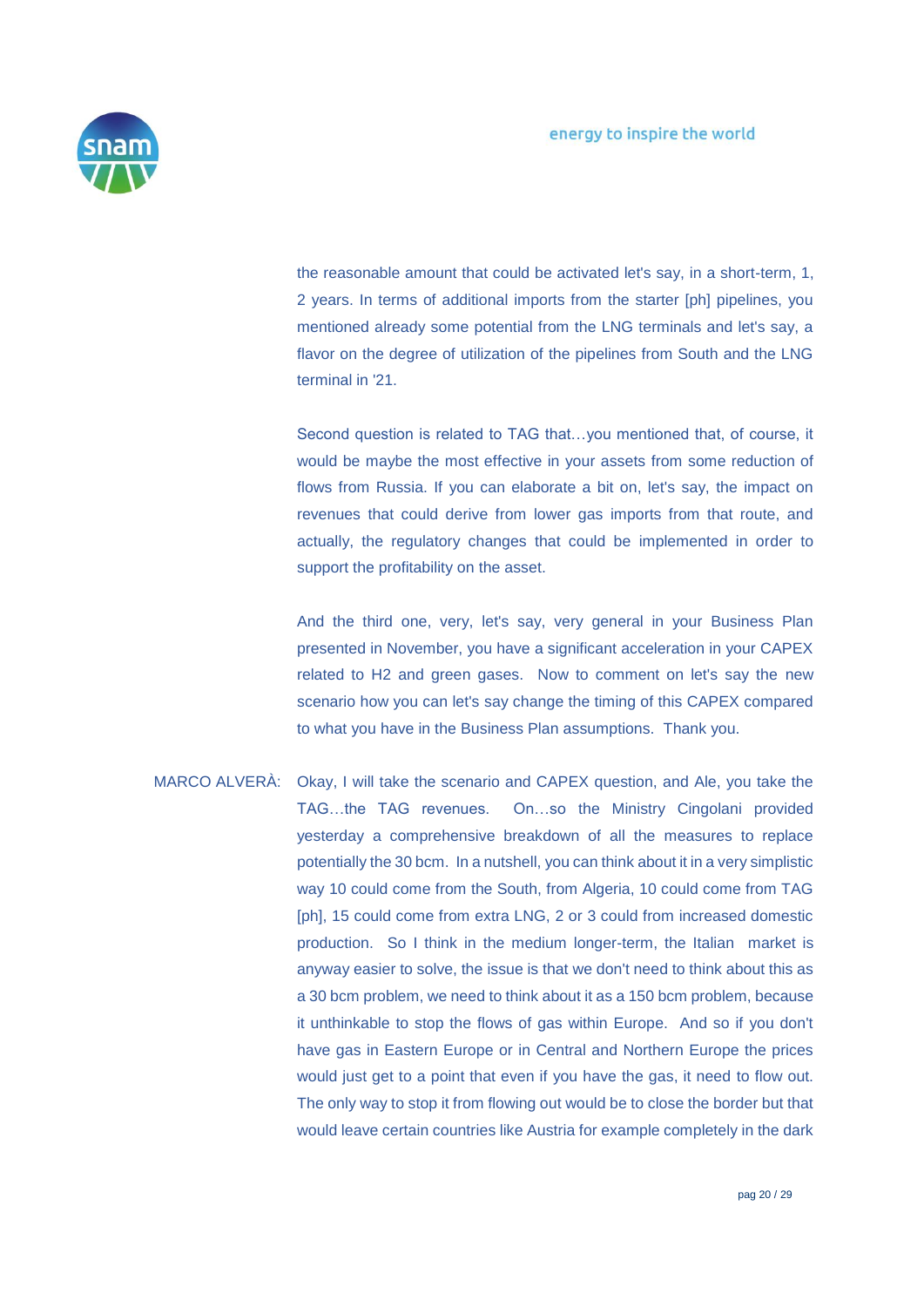

if we were to do that. So that's why solidarity is really important and that's why I think a lot more LNG coming from the US could potentially be a solution both to lower the cost and to increase the security. Now right now we have Russia or we have European gas prices at \$106 or euros per megawatt hour and we have US and that at something around 15…or \$15 per megawatt hours. So a big plan to build more the production capacity in the US given we have the spare re-gas in Spain and in Northern Europe, that could really help mitigate any shortfalls.

The CAPEX, as I mentioned, I don't want to provide any CAPEX guidance, because there are so many moving parts. So we will update you as soon as the different bits of kind of regulation that supports either FSRUs or what that means for us or storage, we will provide details. I suspect…well, we are seeing already inflation. So there will be an increase in CAPEX even at the constant perimeter of activities just because of the inflationary impact we talked about before. And in terms of new CAPEX, I mentioned the acceleration of the debottlenecking, which is quite a significant investment that we would need to bring into the next 2 to 3 years to make some of these flows available from the South to the North. Ale, on TAG...

ALESSANDRA PASINI: Yes. On TAG, I think that the way to look at that asset is, as Marco said before, it will remain strategic even absent flows from Russia because ultimately, Austria, that's how they get their demand fulfilled. Austria's 8 bcm of demand and Italy could reverse flow serve 6 out of this 8 bcm.

> So the dialogue is already ongoing around how Italy and Austria could address a possible situation where flows would be interrupted. Although as Marco said, currently, all volumes and pressures continues regularly. From a contractual standpoint, we do have long-term contracts in place with Gazprom and good chunk of it is at most expires in 2022. And for the rest, the capacity remains booked on a short-term basis.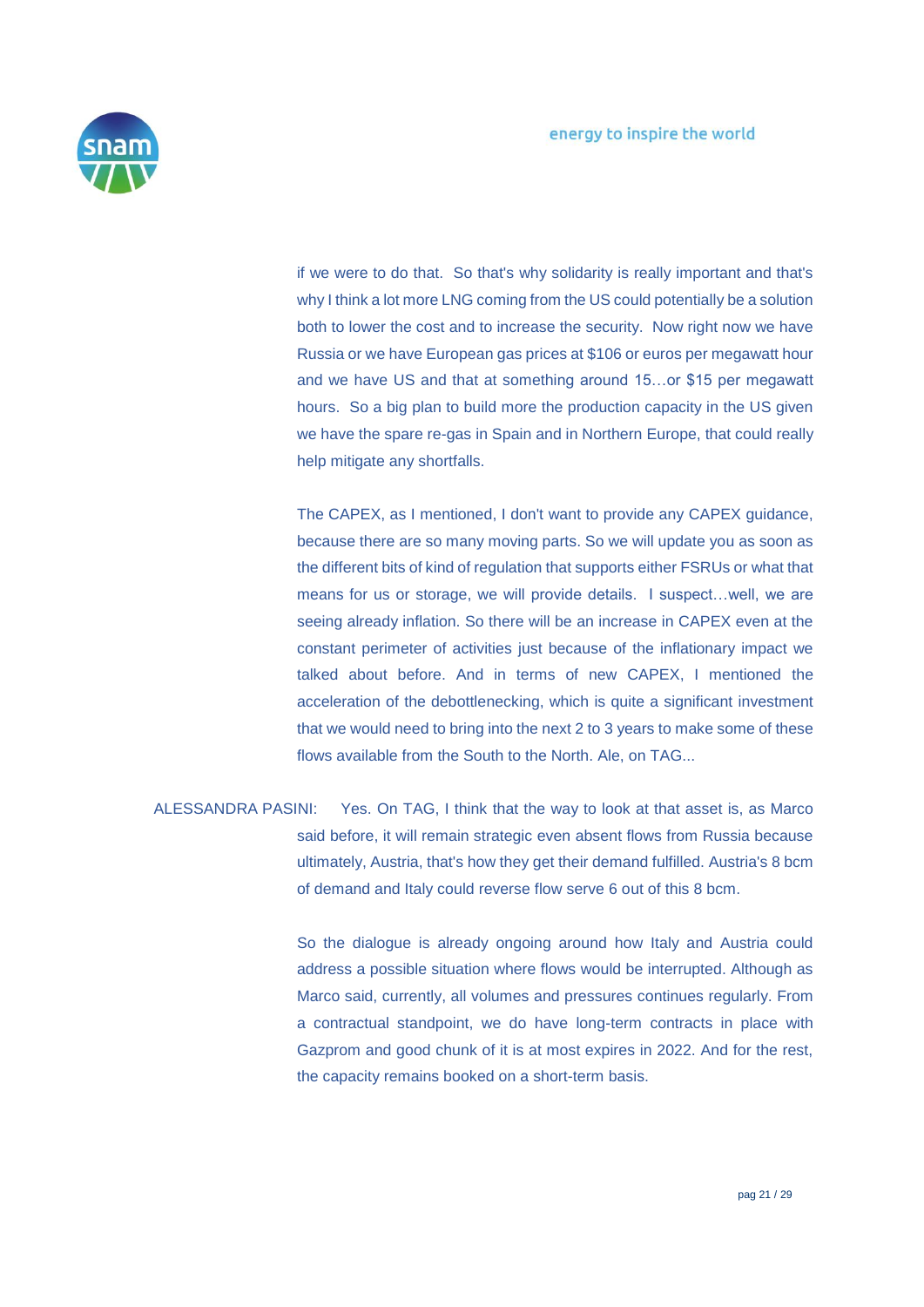

So I think that the dialogue is already ongoing together with Verbund, with the regulator, both in terms of addressing what is a normal "issue", which is changing the way energy costs are recognized and reimbursed, given the spikes that we are seeing in this winter. And more importantly, at the institutional level, how to address the current possible risk in a way which, as Marco said, will also leverage solidarity because we will need to make sure that all the connections are fully utilized, not just for our own purposes but also to serve a country that otherwise would be in the cold.

ENRICO BARTOLI: Thank you.

- OPERATOR: Next question is from Antonella Bianchessi with Citi. Please go ahead, madam.
- ANTONELLA BIANCHESSI: Yes, hello, good afternoon. Very quickly, the first one is on demand. Do you see any signal of demand destruction given the pricing? We have a number of companies shutting down for at least a period of time to…in order to face high bills, what about retail, any signal would be extremely helpful. The second thing is on this kind of emergency CAPEX. Usually, when we are in this situation, we learn in the past base end up in being a stranded asset, if the policy change or the demand really follow the time that the European Union is hoping for.

So do you see any chance for instance, LNG fully contracted or/and to reduce…to pass through to the consumer the entire risk of stranded assets. And also the fact that there is a massive change potential, a massive change in the flow of gas do…does come as assets that will be less used compared to before. And finally, looking at the shareholders meeting, the extraordinary shareholders meeting for the renewal of the Board, Marco, I just wanted to know your availability for another term, if you can comment on this. Thanks a lot.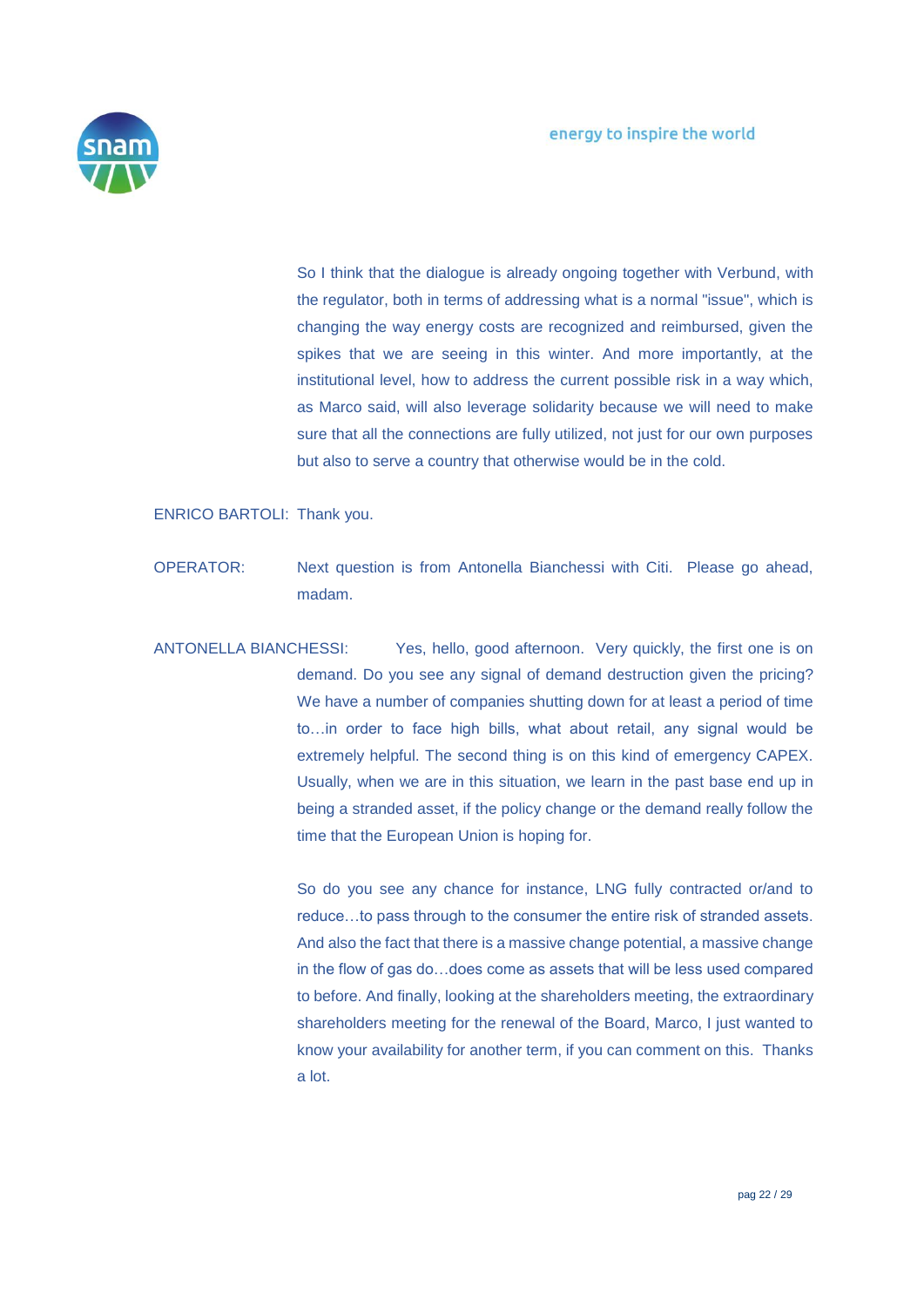

MARCO ALVERÀ: Thanks, Antonella. So let me start with the demand question. At the European level because that's really the market we're having to deal with. You've already seen starting in the U.K, now we'll talk about Europe, we also include the U.K. and of course, Switzerland and the Ukraine, just to be precise on the numbers we talked about.

> At the European level, we've already seen quite some significant demand destruction. A lot of the ammonia production, mainly in the U.K and Northern Europe has come offline because it's uneconomical. We've also seen some ceramic manufacturers run out of raw materials, apart from the high energy, it's also the clay that was coming from the Ukraine that's generating a tightening of supply chains. And there's a number of companies that have interruptible as you know, contracts so that in the case of emergency, they have already received compensation for giving up their production, which is all to say, I think to your point, there is some flexibility on the demand side that would allow us to have that solidarity mechanism that I was referring to, which should, of course, put households at the highest merit order for security of supply.

> The other demand option that DIA has suggested is decreasing temperatures for heating. And at the European level, every degree of reduction in home heating would generate, I think, 10 billion cubic meters of less demand with 2 degrees, which is sustainable, let's say, not comfortable, but maybe not comfortably sustainable, of course, it'd be 20, which is not an insignificant number. So that's on demand.

> When it comes to the emergency CAPEX, the…look, we are protected by a regulation that's very clear. And the regulation is volume free with a very limited part of our revenues being volume linked. And we are clear that we don't have the ability nor appetite to invest in anything that has different schemes. And so we're seeking let's say, complete protection and I think the existing regulatory environment offers that. As we work with Europe to think about the hydrogen backbone and the flows, as I mentioned, maybe I could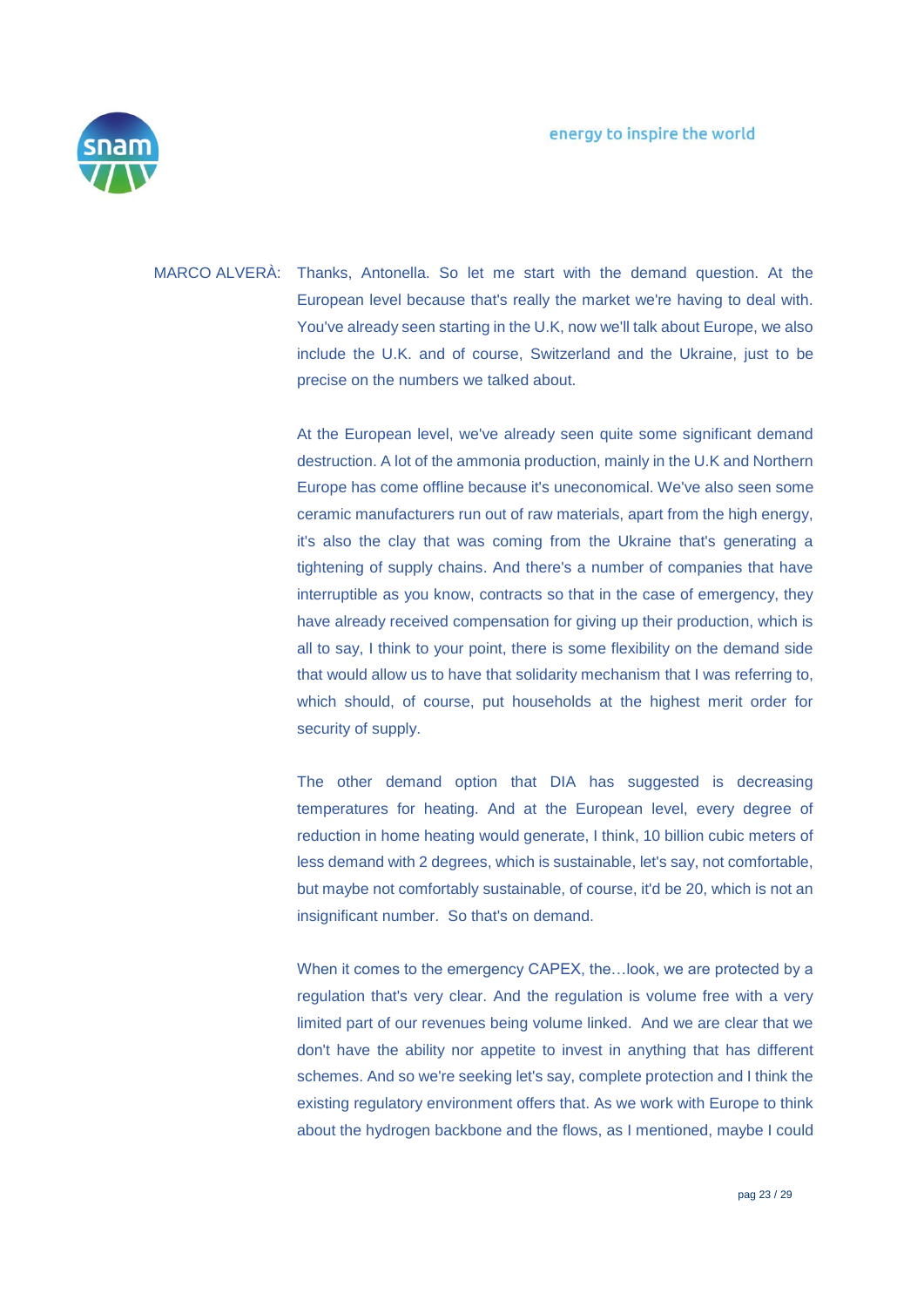

have been more explicit with the numbers, but we see big volumes and Europe sees probably even bigger volumes than we were seeing of hydrogen flowing from South to North. And so as you remember from previous discussions, we've stress-tested our infrastructure. So I just want to be very clear on the record here, we do not see any risk of stranded assets in our pipeline system, in our assets, in any of the flow conditions that we're running and operating in this difficult time.

I think TAG that we went deeper into is the case in itself just because it's entirely reliant on Russian flows. But then again, Russia…I mean, Austria is entirely reliant on TAG for whatever molecules, it will decide to source.

In terms of me, of course, we're here to discuss the results and the outlook for the market. The new Board will be…the names will be deposited by shareholders on the 2nd of April and voted on the 27th. I would say that, as you know, I'm incredibly focused on all the work that needs to be done. And this work needs to be done in a very short time frame. In the energy space, we have this nexus of security, prices and energy. So all I can say at this point is, I'll continue to do my best to hopefully contribute positively to this incredible effort that we have at hand. Thanks, Antonella.

ANTONELLA BIANCHESSI: Many thanks.

OPERATOR: The next question is from Stefano Gamberini with Equita. Please go ahead.

STEFANO GAMBERINI: Good afternoon, everybody. 2 quick clarification from my side. The first, regarding the RAB deflator estimate. What is the correlation between CPI and RAB deflator that you have in your estimates considering that, if I'm not wrong, in the last quarters, the RAB deflator was lower than Italian CPI. And a second question regarding the fact that the regulator in December published the consultation paper on out of base incentives incentive's for keeping a fully depreciated pipeline in operation, how you judge it? The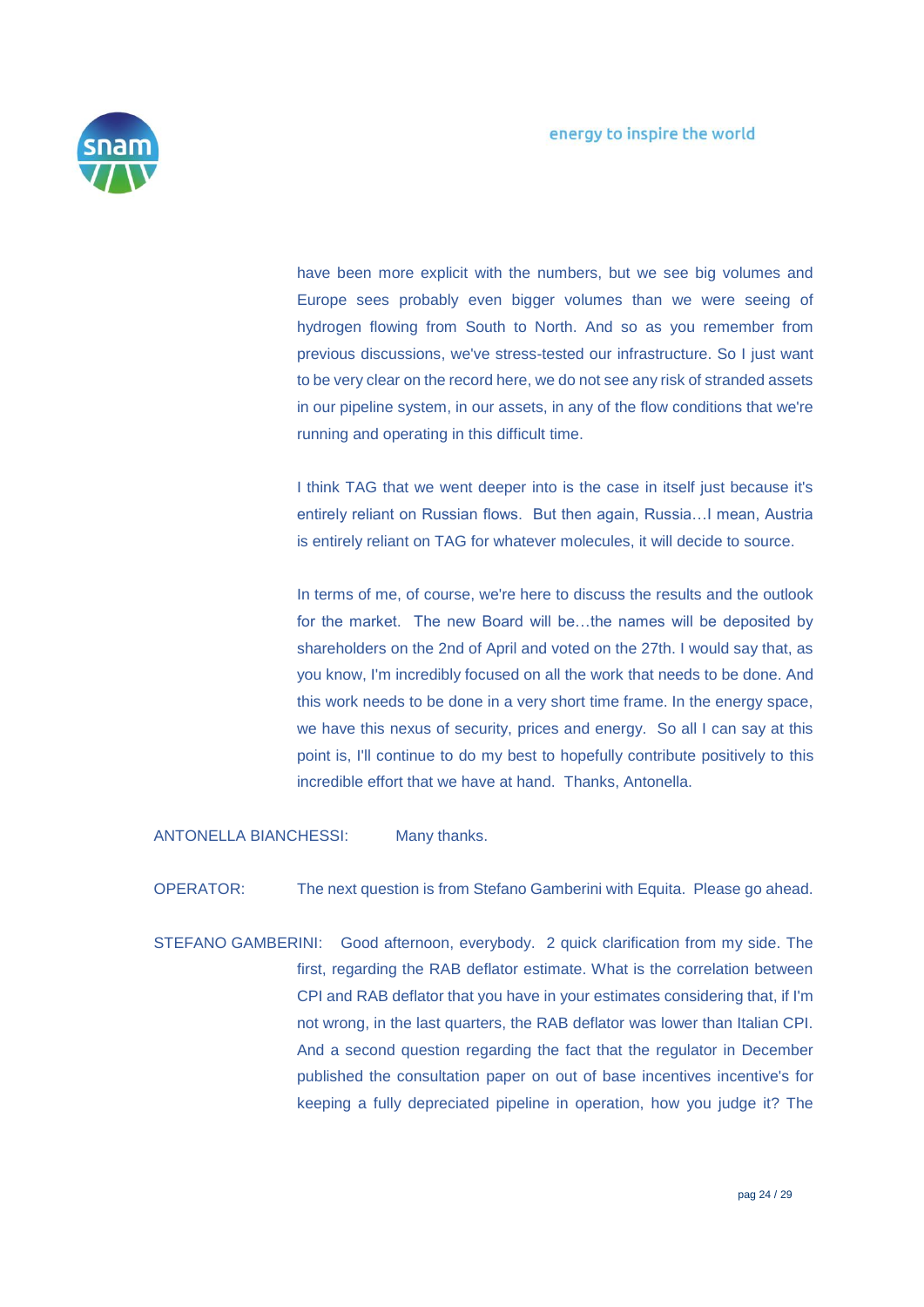

recognized input output basis or incentives are in line with the around €50 million of out of base that you expect in your plan? Many thanks.

#### MARCO ALVERÀ: Ale, take both, please.

ALESSANDRA PASINI: Thank you. When it comes to the correlation, we've looked at historical series of the past 40 years. That's how we derived the transformation of what inflation prediction and forecast are into…translating into the deflator. When it comes to fully depreciated assets, we have responded at the end of January to the consultation period document. That document as Marco hinted during his presentation, does cover not only fully depreciated asset, possible out of base incentives, but also potential incentives to deal with dual fuel compressor station, which, by the way, in a scenario where demand maybe that could also offer further flexibility to the system as we could run electric versus burning gas into our own system.

> The regulator will…is now reviewing all the feedback received and may actually either come out with a further consultation document or with the final delivery and these very weeks are weeks where this is one other topic of conversation that we are having with the regulator.

STEFANO GAMBERINI: Okay. Many thanks.

- ALESSANDRA PASINI: But no changes on what we said before in terms of our expectation and the way we are expecting this to be treated.
- STEFANO GAMBERINI: Okay. So the €50 million out as incentives are still there. That's the point.
- ALESSANDRA PASINI: Yes. That's the ambition that we have, indicating that we confirm.

STEFANO GAMBERINI: Thanks again.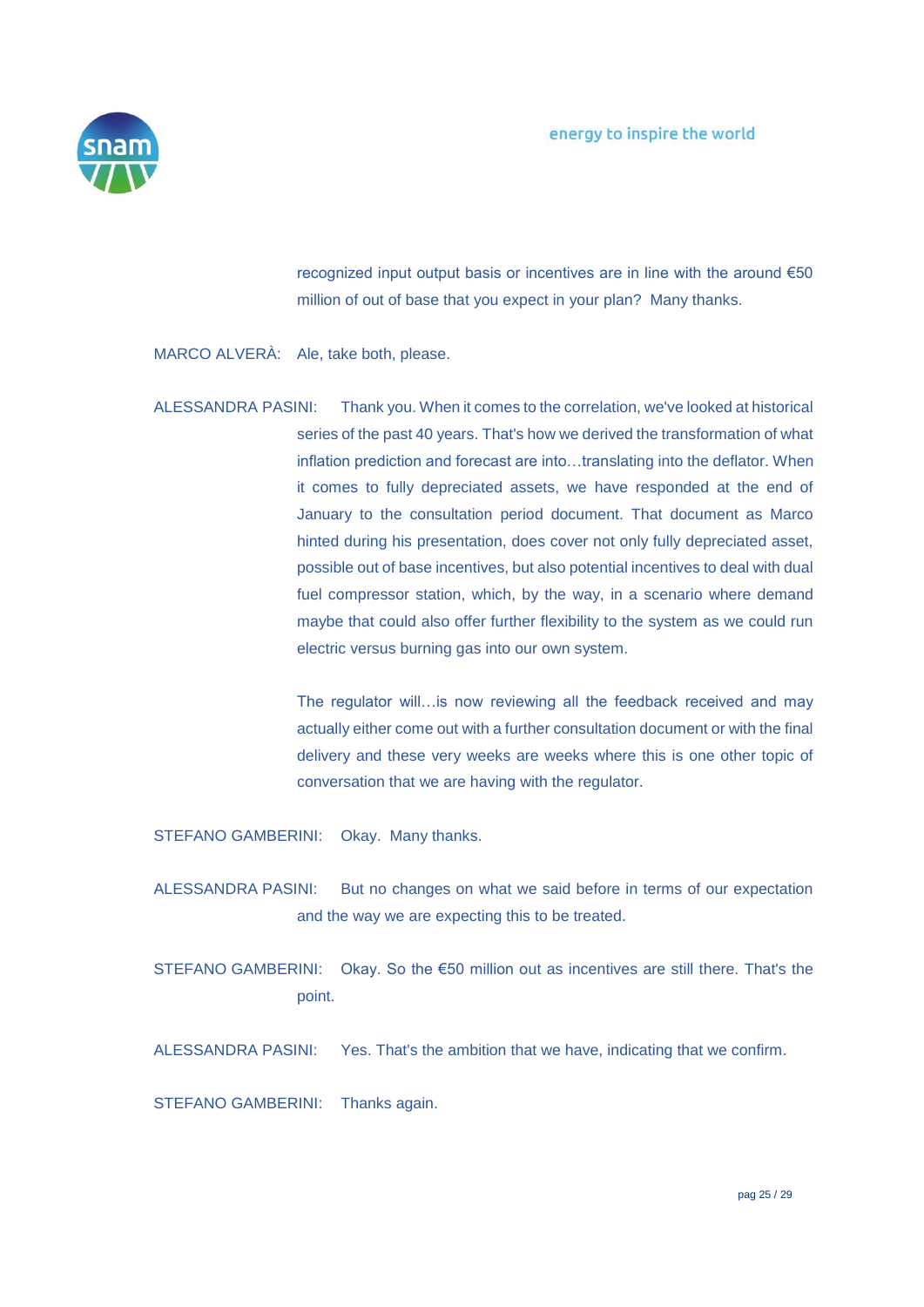energy to inspire the world



- OPERATOR: The next question is from Roberto Ranieri with Intesa Sanpaolo. Please go ahead, sir.
- ROBERTO RANIERI: Yes. Good afternoon, everyone. Thanks for taking my questions. I have 2. The first one is on biomethane. I'm wondering if you want to increase the capacity in biomethane production in a short time, I think that something could be changed in authorization. Is there anything the government is applying in terms of…studying in terms of a more quicker authorization process? This is my first question.

My second question is on hydrogen. Are you going to…I am referring to the projected pipeline from Germany to Norway, are you going to participate…in participation in this potential asset in terms of technological or technical contributions or even as a shareholder? And is it a short-term potential opportunity in terms of new assets for hydrogen for a nitrogen pipeline?

And my third question is if the hydrogen…is the current technology ready for a 100% hydrogen transportation, in that case is it possible to use this the kind of…is this kind of a pipeline transporting the hydrogen from remote areas like Sahara, like solar plants in North Africa and so transporting this hydrogen to the South Europe to the Algerian assets or Spanish assets. Thank you very much.

MARCO ALVERÀ: Okay. Thanks, Roberto. So on the biomethane, the problem is not in the permitting. We have 2,000 biomethane plants…biogas plants, sorry, that are now generating electricity that can be converted. So there's no nimbyism [ph] really. I agree with you, the incentive could be more generous. Let's see if we can get something more with these very high PSV prices, the moving piece of that revenue is attractive already.

> So this is just a question of getting the plant side of build, if they're not built or connected. But in the list, ranking of infrastructure that people dislike for nimbyism, biomethane is quite low compared to other types of renewable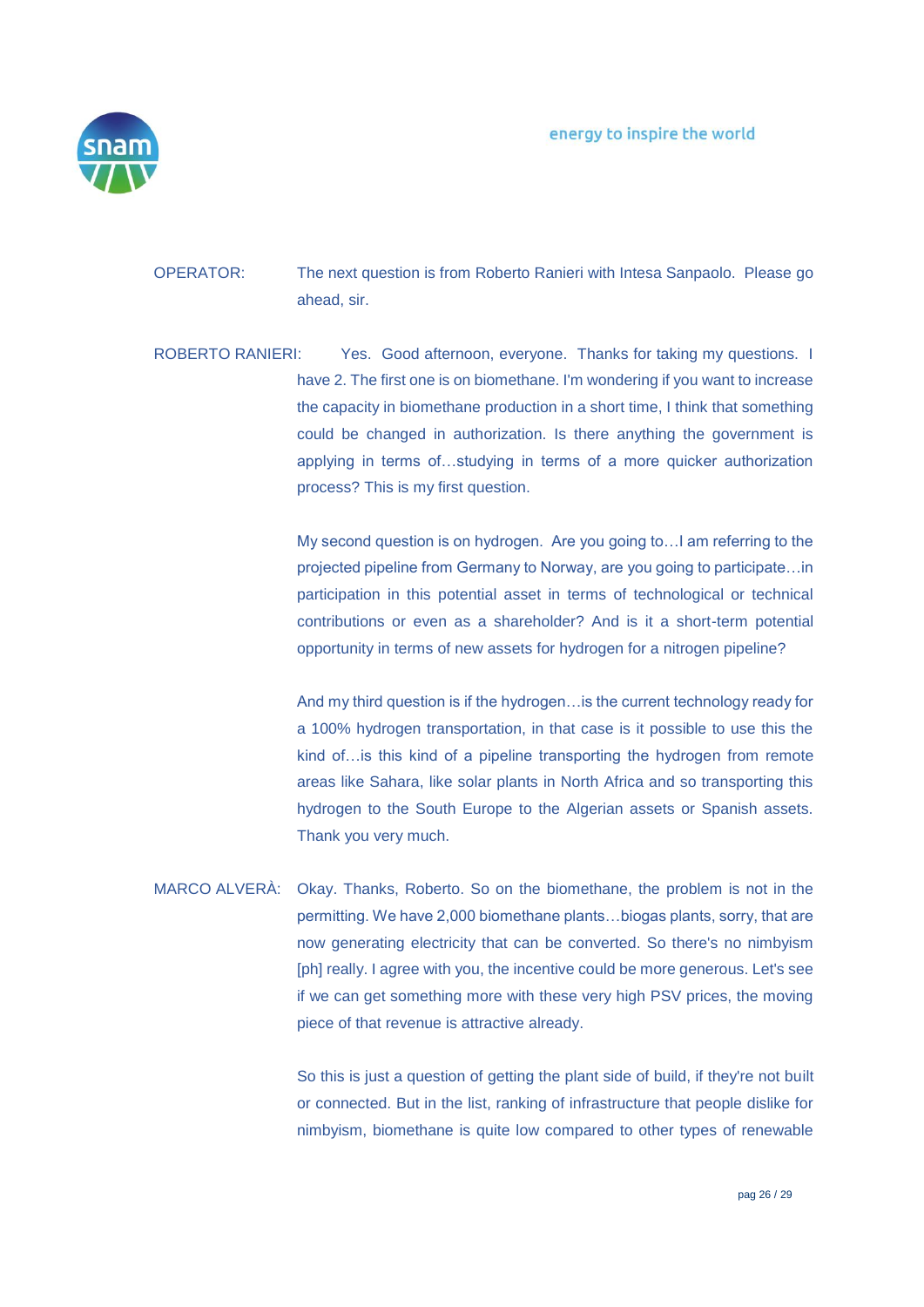

energy and to other types of infrastructure. So I'm optimistic on the short, medium and long-term prospects for biomethane.

When it comes to hydrogen, we're not involved in the German Norway project. We…you gave us an idea. We may not come to the door and see if they want our services. We are, after all, the biggest offshore pipeline owner. And historically, we were also a developer of these pipes. There are, as you mentioned, very significant opportunities from North Africa and from the Middle East. And what I can say is that we have been over the last many months active on several fronts, even contemplating new and quite bold pipeline projects for the Mediterranean. When it comes to Algeria, as we announced, the acquisition from any of the stake in the existing pipelines, we were quite explicit that they will be transporting hydrogen and our backbone will be transporting hydrogen before 2030, and the ability to move that from Tunisia, at least all the way up into Northern Italy and beyond into Central Europe is something that we are fully committed because the technology, as you asked, is totally there. The quality of the steel we would use to build a brand-new hydrogen pipe is exactly the same that we've used years ago to build natural gas pipes. And so this interoperability is going to be a key feature of this build out also to Antonella's previous point to avoid any stranded assets? Thank you.

ROBERTO RANIERI: Thank you very much.

- OPERATOR: The next question is from Bartek Kubicki with Societe Generale. Please go ahead.
- BARTEK KUBICKI: Thank you and good afternoon. Just 2 very quick questions. First thing, we just not really tackled the storage, and I would like to ask you whether you see opportunities and the necessity to build more storage sites in Italy in the short-term. And what are your options, expansions of current sites you are having right now or maybe new sites?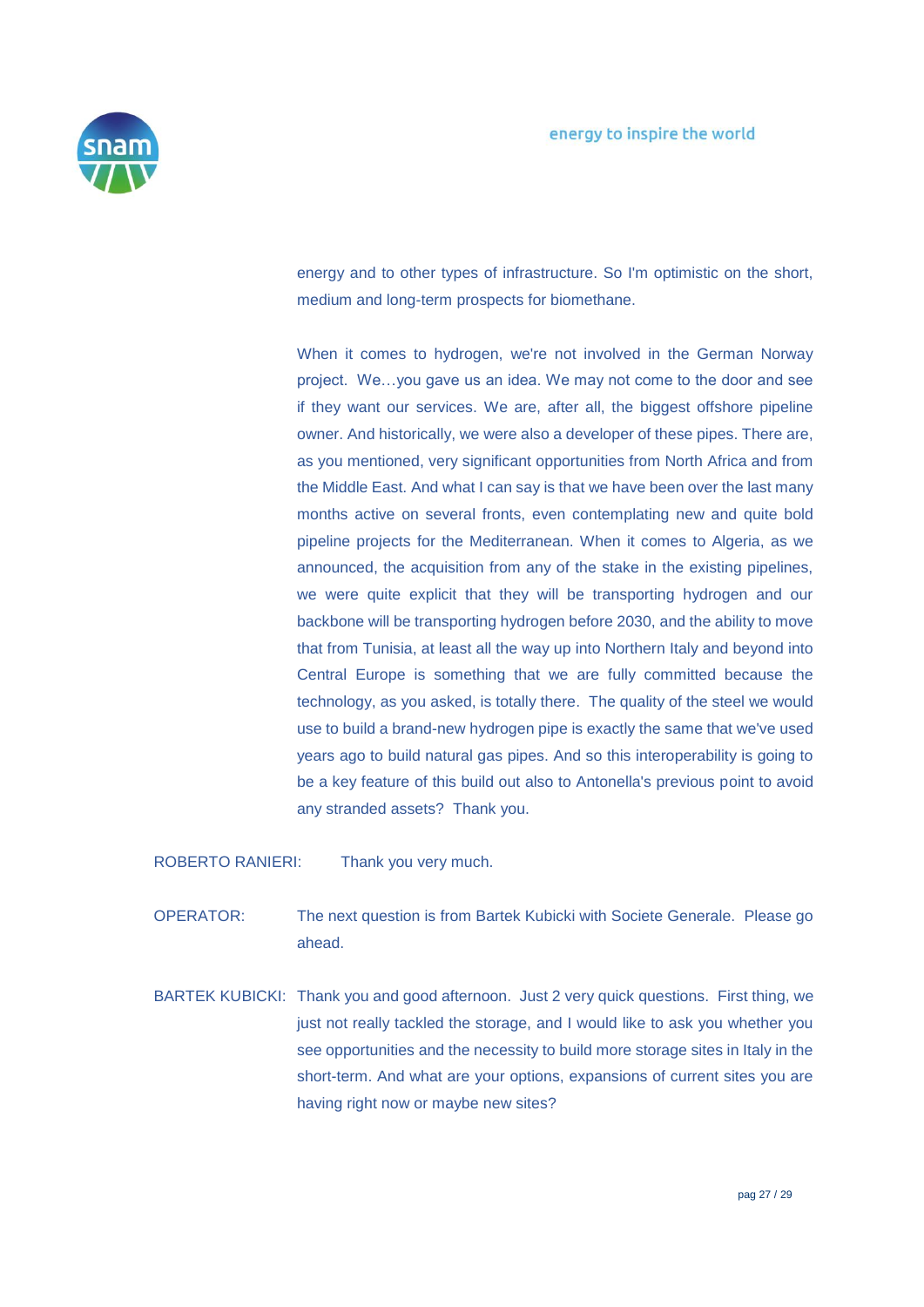

And technically also related to this, I would like to ask you who is actually paying for the cushion gas, which is being pumped into storage sites, it's going to RAB or this is your…it would be your expense in terms you wanted to build 2 storage sites. And secondly, I've seen articles highlighting the idea that as we may move to hydrogen quicker than we thought, we would crowd out natural gas. And consequently, do you think there are any risks to sort of hydrogen investment plans such as the backbone infrastructure to actually be scrapped and instead a bigger push to use existing natural gas infrastructure to move hydrogen around rather than building new hydrogen infrastructure, as natural gas made that year is cleared from our system. Thank you.

MARCO ALVERÀ: Thanks, Bartek. So when it comes to storage, I think there's several opportunities. The first is to make sure that we fill up the one we have. The second are some assets that are very quickly developed both because they have maybe existing wells, existing infrastructure. And we can think about additional storage capacity, both in Italy and in Europe, where we would be happy investors as we announced our plan even before the worsening of the price and security crisis. So I'm a firm believer that Europe needs joint procurement and joint storage facilities like we have for petroleum, strategic petroleum reserves. Europe should have strategic gas reserves. We will spend in excess of €400 billion extra for energy in Europe between power and gas this winter.

> With only €2 billion of storage capacity payments, we could have 30 bcm of storage that would make us almost LNG independent in the peak winter period. So there's a lot that we can do to accelerate the building of this infrastructure, both on existing sites, new sites, repurposing of sites and even putting more pressure in existing fields, we call it overpressure and also in developing layers of existing fields that may have not been developed over time. In terms of the cushion gas that goes into the RAB, so it's considered CAPEX like any other part of the investments that are made.